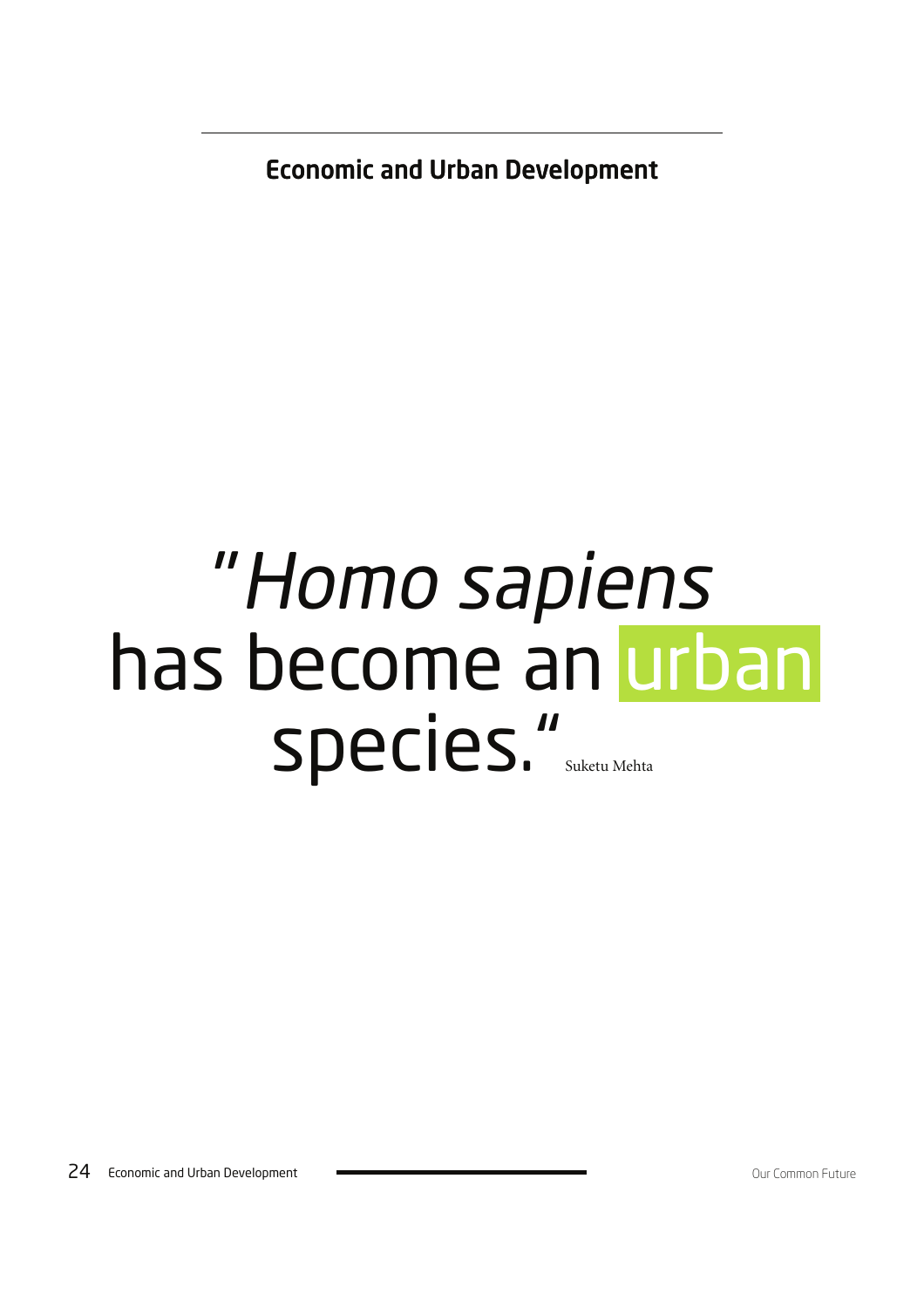## Economic and Urban Development

A billion people on the Earth still live in poverty while a small segment of the world's population enjoys relative luxury and wealth. But in the middle, surprising things are happening. Contrary to the doom-and-gloom headlines, many of the world's developing countries are seeing their fortunes rise – along with the prosperity of their cities. The opportunities and challenges of economic changes for social inclusion around the world were a central subject of discussion at the OCF conference sessions on Economic and Urban Development.

A diverse, counter-intuitive global picture was a key theme. "Everybody from the rich countries thinks the financial crisis was a terrible thing, but for much of the rest of the world, it didn't matter so much," says Stephan Klasen. The professor of Development Economics and Empirical Economic Research at the University of Göttingen and one of OCF's scientific advisors points out that the Western perspective is too narrow. "We tend to think everything that happens to us is a global phenomenon, but it's just not true."

Klasen points to Africa as a prime example of a region standing in stark contrast to some of its lagging trading partners. In Africa, the world's demand for natural resources has yielded ten years of growth. "Africa came through the economic crisis very well," says Klasen. "It is still unclear whether this is sustainable, but things in Africa look better than they have for decades." Workshop participants from developing countries also stressed that leveraging that precarious prosperity using wellthought-out development strategies that account for local culture will be critical to maintaining the trend.

A key feature of the societies of the future is the city. "Mankind has entered the urban age," says Volker Kreibich, a former professor of Spatial Planning in Developing Countries at the University of Dortmund and the scientific advisor for the OCF Metropolis  session. "For the first time in history the majority of the human population on planet earth is living in urban settlements."

OCF participants argued that this phenomenon will increasingly define different domains of our common future as the world's population continues to converge in urban areas: Demographers showed how metropolises are expanding as rural populations move from the country to the city looking for work, while other experts analyzed the megacities' role as the mass dream of the global South. Led by scholars from the fields of sociology and urban studies, participants also took a hard look at the growth of slums, and what it might mean for the development of future cities and societies.

The various impacts of this "urban transition," as Kreibich calls it, make smart urban planning on a sound scientific basis – from efficient and clean public transport to a realistic appraisal of how internal migration works – eminently important.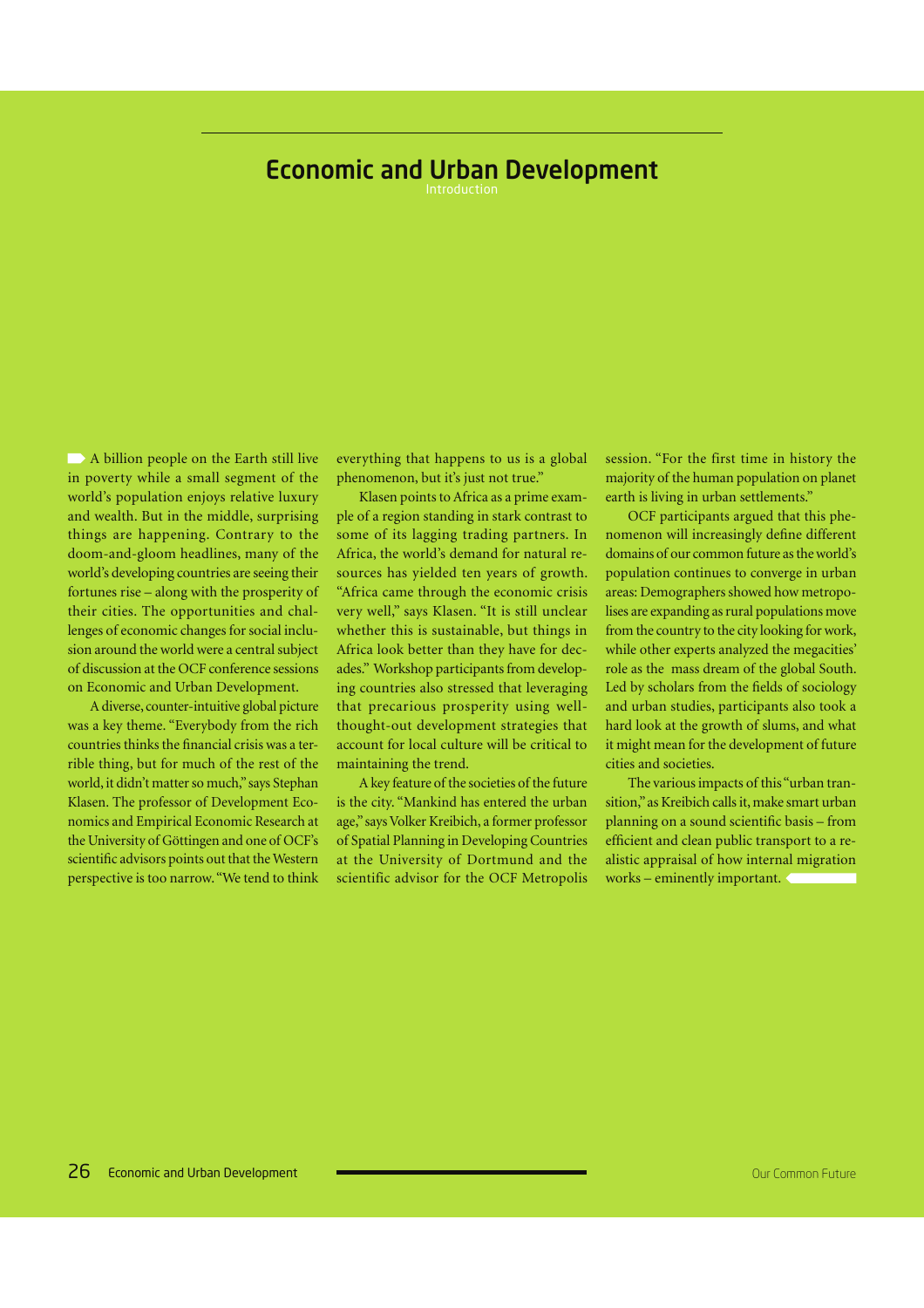

The reduction in global poverty since 1980.

# 42,000,

people will live in one city when China's "Turn The Pearl River Delta Into One" project unites nine large cities into one.

of the world's population will live in cities by 2030. 60%

# \$300,000,000,000

 Amount of money 150 million migrants sent from the countries where they work to their (developing) home countries in 2006. This total is greater than all the foreign aid and direct investment from rich countries to the developing world that year combined.

# 2,000,000,000

Number of people living in slums by 2030.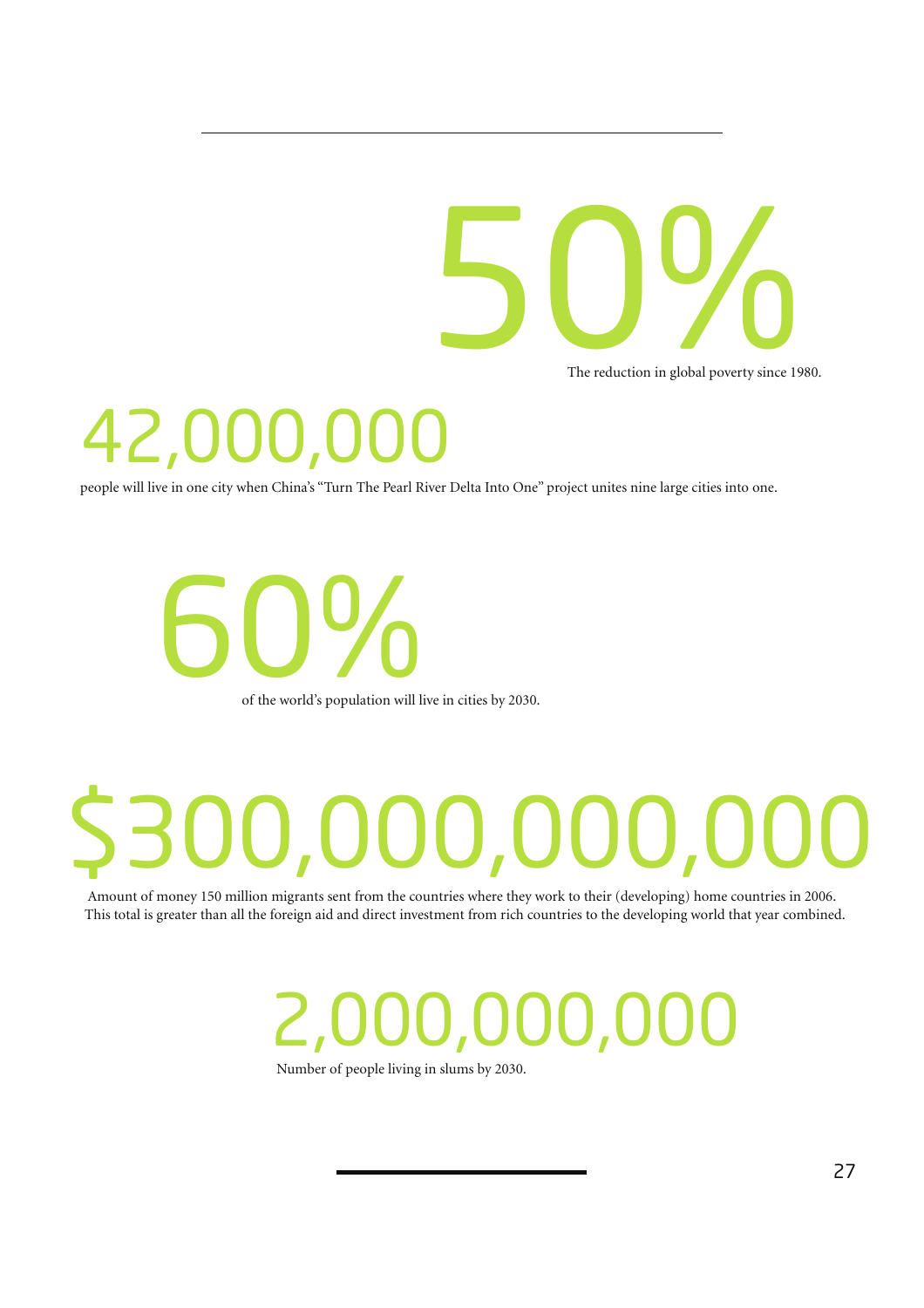Global Development

# Help for the World's Poorest

# "The case for concentrating international attention on the bottom billion has become stronger."



Paul Collier, CBE is professor of economics and director of the Centre for the Study of African Economies at the University of Oxford, and author of the 2007 book The Bottom Billion. From 1998 to 2003, he was director of the Development Research Group of the World Bank.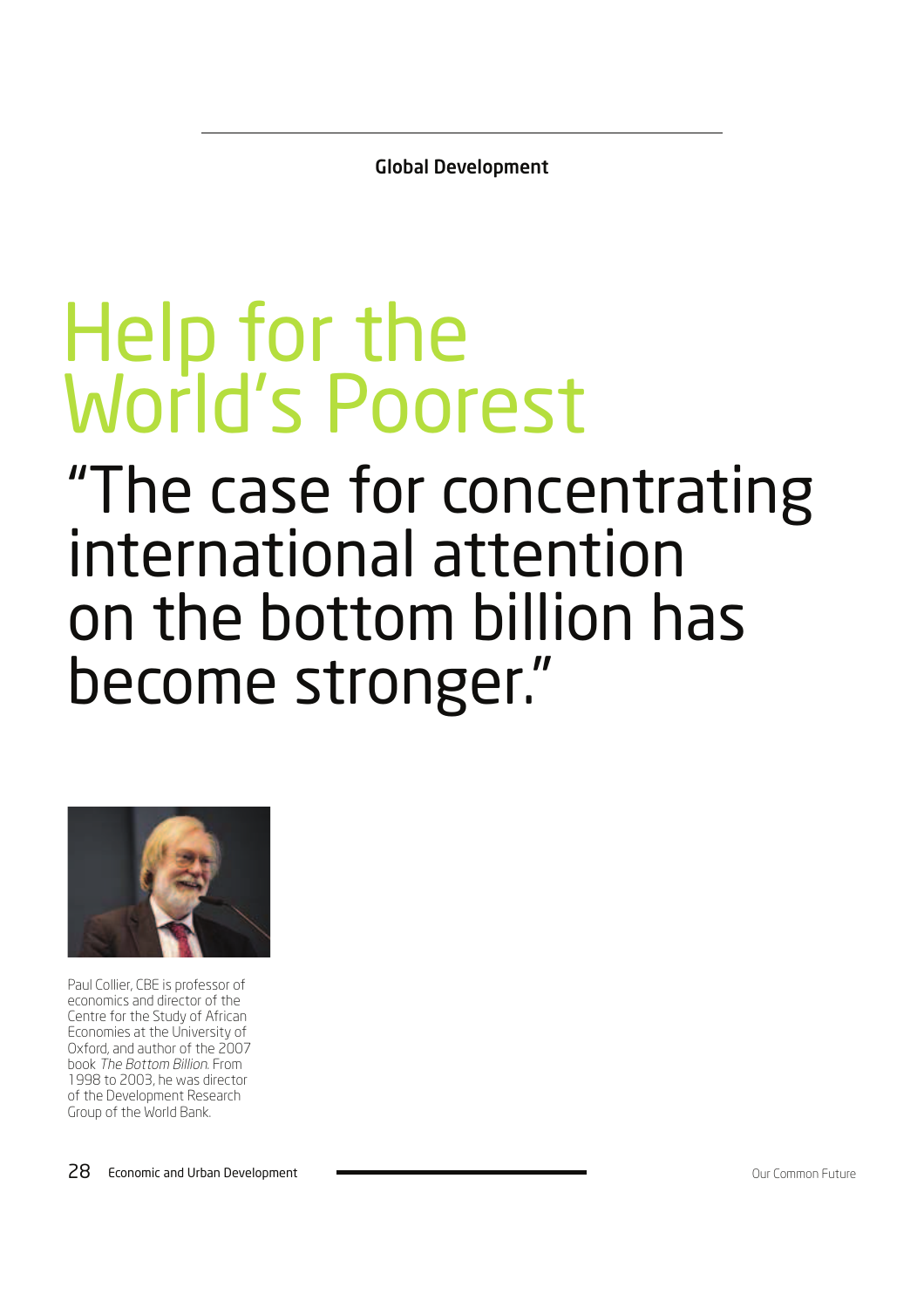Poverty is everywhere, but some people – the "bottom billion", a phrase coined by Oxford economist Paul Collier – are in particularly desperate danger of being left behind for good by rising prosperity. Yet even when the world's rich muster the will to help, aid efforts are often squandered because of ill-thought-out policy measures and political expediency. In his keynote lecture at the OCF session on Economic Development for Global Inclusion, Collier argued that international development aid must be wielded like a scalpel to target the neediest countries most effectively.

The period  $2000 - 2008$  was, in retrospect, a remarkable global boom during which developing countries converged rapidly on the countries of the Organisation for Economic Co-operation and Development, or OECD. Even the countries of the bottom billion took part in this growth, in contrast to the previous two decades during which they had stagnated.

Approximating this group of nations using the official category of "Least Developed Country," per capita income rose on average by an unprecedented 4 percent per year, and this was reflected in some of the fundamental indicators of well-being: Infant mortality, for example, dropped by around 11 percent. Consistent with these improvements in outcomes, measures of governance also advanced: The average score on the widely used International Country Risk Guide (ICRG), a measure of risk to investors in 150 different world economies, improved by nearly 4.5 points.

However, despite this absolute progress, the bottom billion continued to diverge from the rest of mankind. In countries above the bottom billion line, per capita income rose faster, by over 5 percent per year, so that the income differential between them and the world's poorest countries widened. In absolute terms, per capita income in the bottom billion rose by just under \$100, whereas in other developing countries it rose by over \$600. Similarly, in other developing countries infant mortality dropped even more rapidly, by an astonishing 18 percent. Similarly, in terms of governance, while the bottom billion advanced absolutely on the ICRG measure, they did not succeed in closing the gap with other developing countries.

Indeed, since the turn of the millennium the case for concentrating on international attention on the bottom billion has become stronger. China and India have demonstrated that their spectacular growth is robust. The Asian crisis which beset some other major emerging market economies such as Indonesia proved to be temporary. Brazil finally began to achieve the promise it had long failed to harness. Meanwhile, the international community demonstrated repeatedly and embarrassingly that effective international cooperation on any objective is extremely difficult. We should learn from this to economize on the tasks that we place before it. Of course, there remain many poor people in India, China, Indonesia, Brazil, and the other emerging market economies. Were we to be guided by the composition of the annual global poverty headcount, international development efforts would be widely (and hopelessly) dispersed. Poverty needs to be seen in a dynamic context: The children of poor households in China have credible hope of a transformed life, whereas the children of similarly poor households in Chad do not. The case for international intervention also needs to be seen in the context of the scope for domestic strategies of poverty reduction. Middle-income societies have the option of reducing extreme absolute poverty through redistribution, and this choice is essentially a matter for each society itself to resolve. Low-income societies do not have this option: Equitable redistribution would simply leave everyone poor, and so it is in these societies that international assistance is warranted.

I would like to suggest an agenda for assisting the countries of the bottom billion, focused on new opportunities arising from recent changes in the world economy. The most important opportunity will be the surge in extraction of natural resources from their territories: The scale of the financial flows will be without historical precedent. However, this will pose huge challenges of economic governance. A second opportunity is the consequence of the rapid rise of the middle-income developing economies as industrial powers. As skills and wages rise rapidly in these countries, there may be "room at the bottom" for some of the poorest countries to break into global markets for labor-intensive manufactures such as garments. The crisis in the OECD has worsened prospects for conventional development assistance but opened prospects for more commercial forms of finance. Finally, I will discuss how the bottom billion might access new forms of international finance.

#### Natural Resource Exploitation

The countries of the bottom billion have long been heavily dependent upon natural resource exports. This is both a problem and an opportunity. It is a problem because natural resource extraction does not directly employ many people and so has only limited direct impact on the incomes and well-being of ordinary citizens. Indeed, resource extraction may foreclose opportunities for industrialization that would have stronger transmission mechanisms for poverty reduction. Further, revenues are volatile, making macroeconomic management difficult and increasing the need for social protection.

Natural resource exploitation is, however, increasingly becoming an opportunity. High commodity prices increase the rents on resource extraction more than proportionately. In addition to this direct effect, high prices induce discovery. Until recently, there has been much less prospecting in the bottom billion than in the richer countries. As of 2000, beneath the typical square kilometer of the bottom billion countries, only one-quarter of the subsoil assets had been found compared to the typical square kilometer of the OECD countries. This is not because less is there, but because there has been less investment in prospecting by resource extraction companies.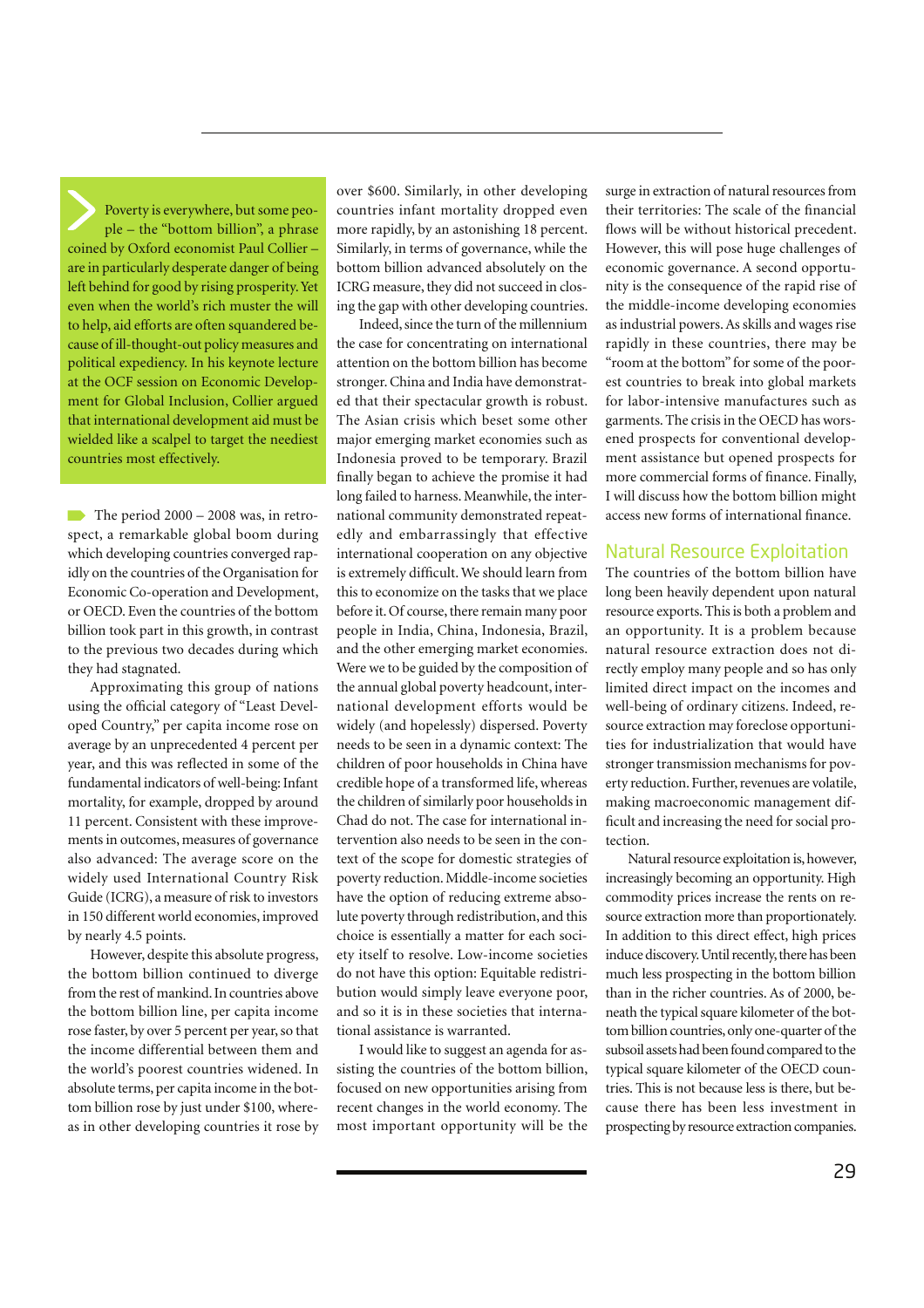Over the next decade, the extraction of natural resources from Least Developed Countries (LDCs) is likely to expand both in value and in volume. It is a unique opportunity for LDCs, but the history of resource extraction is not encouraging: Harnessing the opportunity requires a capacity to resist pressures of both corruption and populism. Primarily, the problems and opportunities call for distinctive domestic policies by the governments of the bottom billion. However, some actions of the international community can also be helpful, like international financing of prospecting and other geological information, OECD initiatives against corporate corruption, and international standards for companies extracting mineral and other resources from LDCs.

The fight against corporate corruption can start in the OECD countries themselves. Governments are dependent upon individual officials and ministers to negotiate deals with resource extraction companies. Companies can gain immensely by bribing these individuals. This gives rise to an "agency problem" for the societies of the bottom billion. While widely recognized, to date it

### "The fight against corporate corruption can start in the OECD countries themselves."

has been addressed by a variety of ad hoc international initiatives. One such is the Extractive Industries Transparency Initiative, started in 2003 and now with over thirty signatories among the governments of resource-rich countries, indicating concern for the problem. It aims to counter corruption in contracts by requiring companies engaged in resource extraction to report all their payments, country by country; thereby forcing illicit payments into the open. Another initiative has been the pan-OECD anti-bribery legislation which has made it a criminal offense for an OECD-based company to bribe government officials anywhere in the world in order to win a contract.

One consequence of this OECD legislation has been the rapid emergence of a twostage system of negotiations for the rights to resource extraction. In the first stage, a company which is either too small to face scrutiny, or not OECD-based, negotiates with the respective government. In the second stage, this company sells on the rights to a major OECD company that has the technology and finance to undertake exploitation. A third and related international initiative has been to coordinate the laws relating to money laundering, and a fourth initiative has been the Kimberley Process, which has curtailed illegal international transactions in diamonds through certification of the source of origin. The government of Nigeria has recently proposed that an equivalent system of certification be put into place to curtail the large-scale theft of crude oil from the Nigerian Delta. The latest initiative is the Lugar-Cardin Amendment, now enacted into US law, whereby all companies listed on the New York stock market engaged in resource extraction must report all payments made associated with contracts in considerable detail. Potentially, such legislation could so discourage the major companies from entering into prospecting

> contracts with the governments of the bottom billion, and that the only companies left as partners for governments

would be cowboy operations.

Neither the interests of the OECD countries, nor those of the emerging market economies, are the same as the interests of the LDCs; nor are the available models of OECD "best-practice" particularly appropriate for LDCs: They need norms and stan-dards appropriate for their own circumstances. These are now provided by the Extractive Industries Transparency Initiative (EITI), and the Natural Resource Charter. The EITI is a multi-stakeholder international organization that focuses exclusively on the transparency of revenues. Currently around 30 governments are using it as a commitment technology. The Natural Resource Charter is an information guide on the decisions involved in harnessing natural resources for development. It sets out the entire decision chain involved in harnessing natural resources for development on a Web site (www.naturalresourcecharter.org) intended for governments, citizens and companies. Its 12 precepts propose standards for resource extraction companies, the governments of the countries which are home to such companies, and the governments of the countries in which resources are extracted.

#### The Challenge of Diversification

Trade preferences for LDCs continue to be part of the world trading system. Under the Generalised System of Preferences, LDCs have access to most OECD markets, and historical ties have been recognized in schemes such as the EU's Lomé and Cotonou agreements. Recent years have seen several extensions of preference schemes. The EU's Everything but Arms scheme, initiated in 2001, gave dutyfree access to LDCs in (almost) all products. The United States introduced the African Growth and Opportunities Act in 2000, improving market access for eligible sub-Saharan African countries. The United States also operates the Caribbean Basin Initiative and the Andean Trade Promotion Act.

These schemes have two main elements. One is the trade preference – the granting of market access at reduced tariff rates and with less restrictive quotas, possibly going all the way to duty and quota-free market access. The other is the constraints on participation. These define eligible countries and products, and also impose rules of origin (ROOs). There has frequently been a tension between these elements, with the constraints severely reducing the effectiveness of preferences as an instrument of economic development. These constraints are likely to be particularly important for manufactured products, and redesign of preferences is needed if they are to facilitate developing country participation in a globalized world trading system.

The importance of manufacturing and other modern sector exports to the wider process of economic growth is now supported by a good deal of evidence. The Asian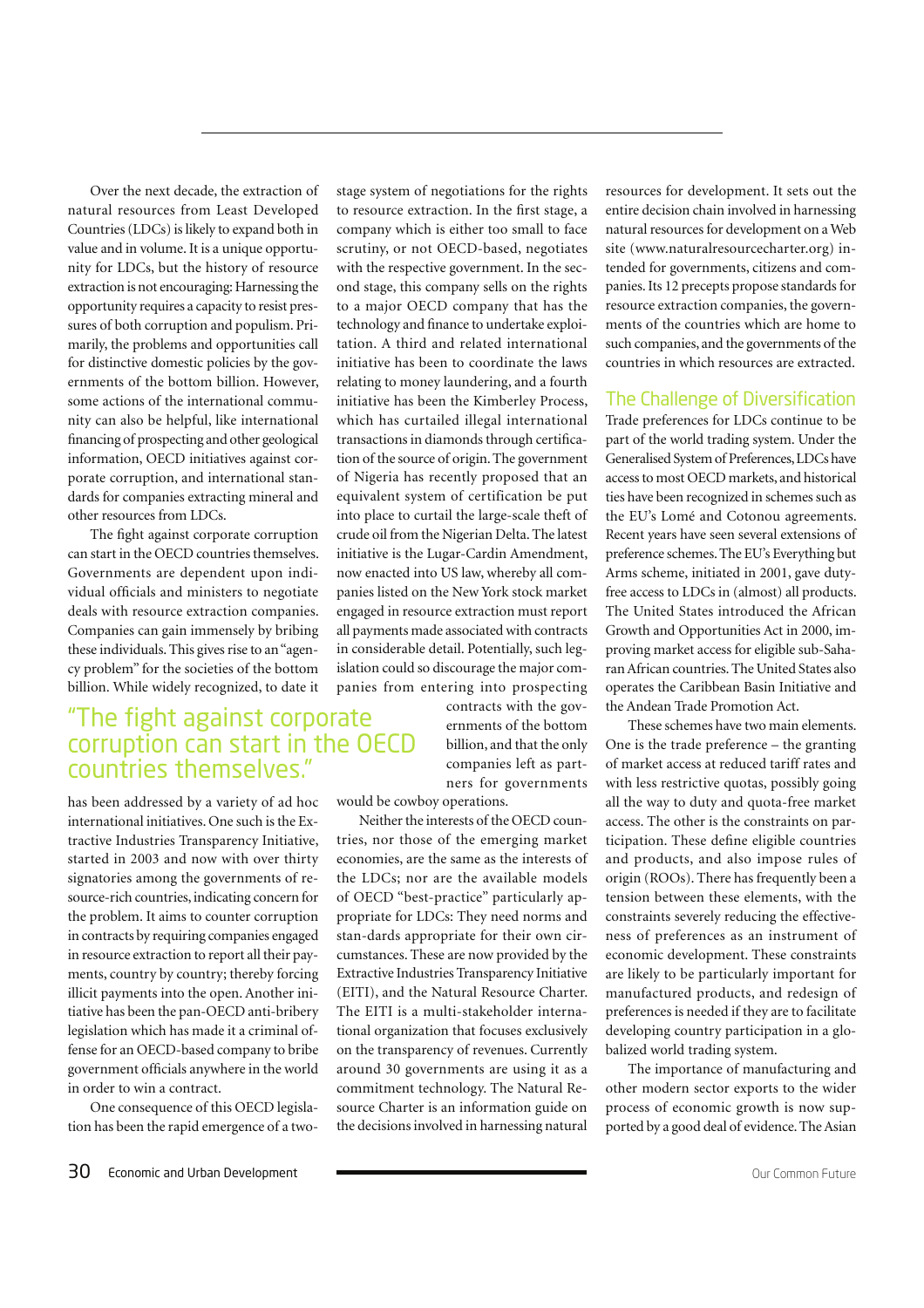experience is well documented, and a number of recent studies point to the role of exports in growth accelerations. Another showed that particular growth accelerations are associated with an average 13 percentage point increase in the share of trade in income (over a 5-year period) as well as an acceleration of the rate of transfer of labor into manufacturing. Another study points to the association between growth accelerations and trade growth in sub-Saharan Africa.

How can trade preferences be designed to maximize their effectiveness in stimulating a manufacturing supply response? Manufacturing supply response is not a simple matter of moving up a supply curve, but depends on a wide range of complementary inputs, some of which can be imported and some of which have to be developed domestically, often involving increasing returns to scale. Trade preferences can have a catalytic role, but will only perform this role if they are designed to allow import of complementary inputs, and to operate in countries with the skills and infrastructure to be near the threshold of global manufacturing competitiveness.

For the bottom billion, to diversify their exports into manufacturing may require a catalyst to create clusters of activity and lift them to threshold productivity levels. Forty years of African domestic protectionism have failed to induce such clusters. However, the evidence suggests that – given the right conditions – it is possible for African countries to accelerate their modern sector export growth in sectors like the apparel and textile industries. Designing policy to promote such growth requires recognition of a number of features of modern global trade; fragmentation, increasing returns, and the consequent "lumpiness" of development. Domestic policy and international policy are complements. Domestic policy needs to ensure a good business environment and infrastructure, but this can be spatially concentrated. International policy needs to redesign trading arrangements with rules of origin that do not penalize narrow specialization.

The experience of trade preferences has demonstrated that they are largely ineffective as devices for transferring income ("rents") to poor countries. For this purpose alone, they are simply not worth prioritizing as an objective. However, the experience has also demonstrated that as devices for pumppriming the entry of a country into global manufacturing, in particular the manufacture of apparel, they can be useful.

#### The Challenge of Declining Aid

Until recently, the only financing for government permitted to the bottom billion was overseas development aid, or ODA. The prospects for aggregate ODA are not encouraging: Unprecedented fiscal pressures in OECD countries are reducing aid budgets. There is a need both to sharpen the focus of ODA onto the bottom billion, and to look to alternatives.

Given that the prospects for total aid are discouraging, a sensible strategy for the governments of the bottom billion is to focus attention on its allocation. While the ostensible rationale for aid is to address poverty, most aid goes to other developing countries. Indeed, large aid flows are going to middleincome countries that are already growing rapidly. If aid were focused on the bottom billion it would permit a major expansion in the aid flow to them without requiring any increase in OECD aid budgets. As the category of "emerging market economy" expands, it is important that these countries cease to be aid recipients so that aid can be concentrated on those countries that really need it.

There are a few ways to address this problem. International Monetary Fund programs explicitly require governments of the bottom billion not to borrow commercially. However, this condition is now being rethought. This will open up options for financing. One approach might be for the World Bank to create an International Bank of Reconstruction and Development (IBRD)– like a club of borrowers designed for low-income countries with reasonable economic governance. When the IBRD was created it was designed for countries that were not so different from where such lowincome countries are today. Over the years, the IBRD club has, in effect, collectively moved up. In the process its members have become less risky and so are now able individually to borrow commercially: The IBRD club has become less necessary other than at times of financial crisis. A second approach, which might well be combined with the above, is for the rate of return on the bonds issued by the bottom billion to be linked to some aspect related to their ability to repay. A final link between returns and performance is to move the focus from the national level to the project level.

#### Investing Competently

The post-boom global economy looks to have some important differences with the half-century since the bottom billion gained independence. As other developing countries rapidly converge on a crisis-ridden OECD, the countries of the bottom billion are becoming increasingly distinctive. The OECD economies are in crisis and so aid is set to decline relative to the Gross Domestic Product of the bottom billion: New types of international finance will need to be developed. However, the most important source of finance is likely to be the money generated by resource extraction. Because other developing countries are growing rapidly, commodity prices are likely to remain high, and this will make the management of natural resources by the governments of the bottom billion critical. If governments can invest this money competently within their own economies, some of them stand a chance of diversifying into light industry. The international community can enhance this opportunity by granting privileged market access to the manufactured products of the bottom billion.

**This is a condensed version of a speech given at the OCF conference's session on Economic Development for Global Inclusion. More can be found at www.ourcommonfuture.de/collier**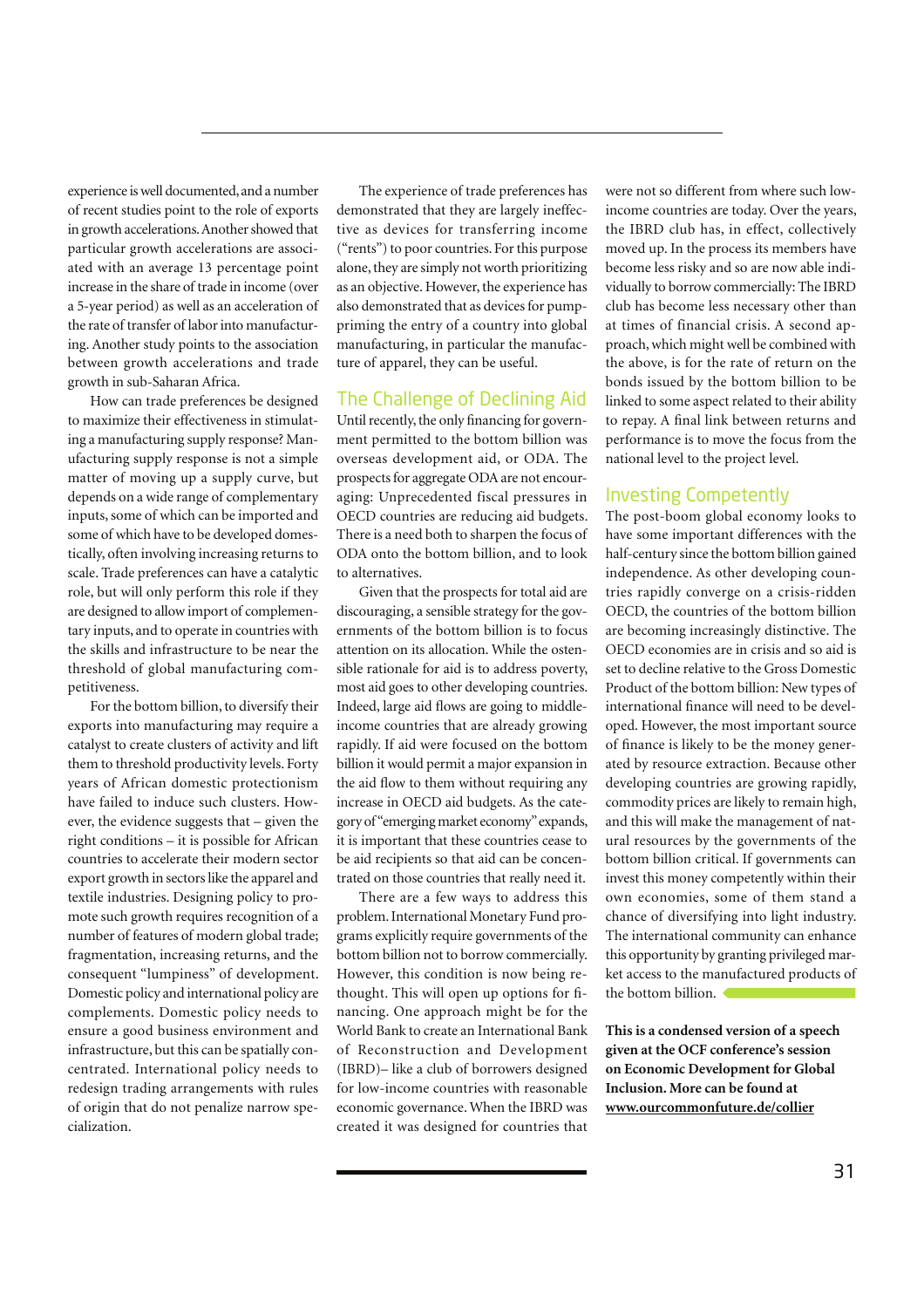Economic Disparities

# "There is something new happening in the global economy." Reducing Inequality



Francois Bourguignon is the former chief economist at the World Bank and director of the Paris School of Economics.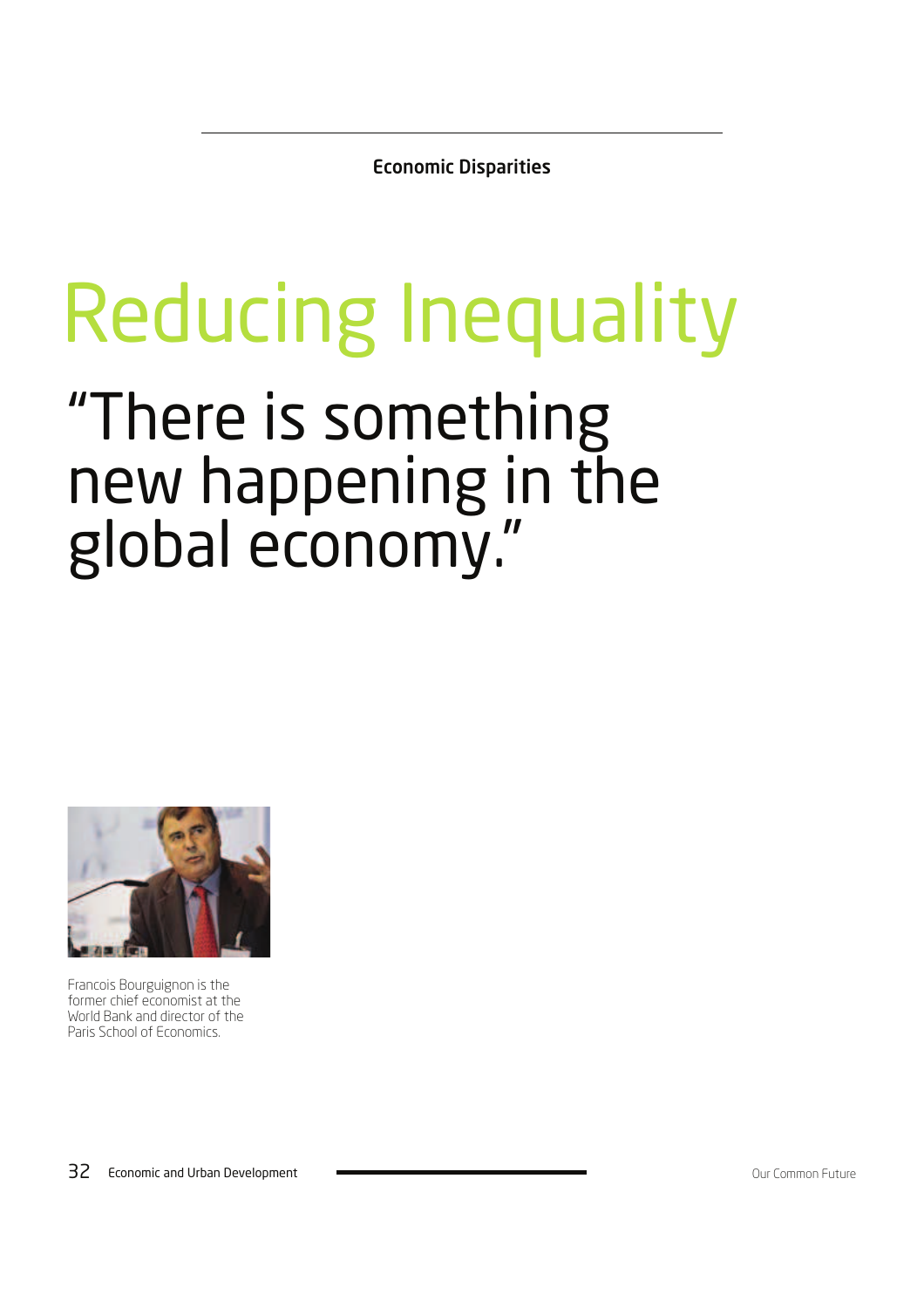It's a difficult conundrum: Global inequality is going down overall, the gaps between the world's richest and some of the poorest nations are continuing to grow. Francois Bourguignon, former chief economist at the World Bank, says that trade, investment, aid, technology, and policy must all play a part in turning this situation around. At the same time, Bourguignon told participants in the Our Common Future conference's Economic Development session that countries must beware of the rising inequalities within their borders if development is to flourish in the future.

We are at a turning point in history. Inequality in the world, which has been increasing for more than four centuries, is now going down. This means that there is something new happening in the global economy.

Not only is global inequality going down, but it is going down at a time when global growth is extremely rapid. The change is not because growth in rich countries is suddenly slowing down, but because growth in the developing world is speeding up. The combination of less inequality and fast growth means that global poverty rates are falling very rapidly, too.

Strikingly, at the same time global inequality is going down, inequality within countries is on the rise. It seems that domestic inequality is partly replacing international inequality, which is a threat to the whole process of global development. If inequality goes up too fast and by too much in too many countries, and if this change is attributed in the public opinion to globalization, as it is often the case today, then this might act as a brake on the globalization process and the gains from globalization.

Global inequality has been increasing basically since the early 19th century until the 1980s. Then it flattened out. And there even was a slight improvement in the disparity between the top 20 percent of the world's population and the bottom 20 percent. But when you look at the period since 1997, the global inequality trend dips downward very steeply. There is clearly a big change taking place.

What is behind this changing inequality? There has been a lot of discussion about whether we live in a world where what is going on in the North is decoupled from what is going on in the South. This is not true of economic cycles and the recent crisis is good proof of it. One thing is remarkably clear, however: The North–South divergence in growth trends, which started in the early 1990s and in which developing and emerging countries begin to develop much more rapidly than high-income countries.

The drop in global inequality is due to this divergence in growth rate. Even during the big recession, in the depths of 2009, the difference in terms of growth rates between the South and the North was more or less the same as when the global economy was peaking. Gradually, the developing world is catching up. In the evolution of the global economy, this is something new.

This has had dramatic consequences for the world's poverty rate. Between 1980 and 2005, global poverty was halved. If we were

to extend the trend to 2015, then the Millennium Development Goal on global poverty will most likely be

reached thanks to a combination of fast growth and declining inequality in the world.

What's next? It is always difficult to do long-range forecasts, but the first important point is that growth in developed countries will stay slow as a result of public indebtedness. Many important countries in the world are in the middle of a fiscal contraction because of their high public debt. Unemployment is also high and may take some time to come back to normal.

#### Long-Run Trends

But there are also long-run forces for slow growth: New regulation of the financial sector, which is just getting started, for example. Even more importantly, there is a long-term adjustment process away from manufacturing in the developed world that is causing serious problems for the countries of the global North. In the United States, five percent of the labor force has lost manufacturing jobs just in the last decade. Just transferring five percent of the labor force from one sector to another sector produces a lot of frictions. In Germany, the problem is much less acute, but in the rest of Europe the problem is quite serious. Because of that, for the next 10 years the growth rate of those countries will be low.

By contrast, in big emerging countries, growth is likely to continue, yet at a slightly slower pace. Those countries will rely on growing domestic markets, which are developing very quickly. At some stage, China will have to reorient its development strategy more toward the domestic market, simply because the growth rate in the North will not be that great. Growth then will have to focus on its domestic market or on exports to other developing countries rather than exports to developed countries.

But there is no denying that emerging countries will be affected by slow economic growth in the North. Despite the fact that

### "Growth in developed countries will stay slow as a result of public indebtedness."

developing countries are growing very quickly, developed countries still represent between 55 and 72 percent of global GDP, depending on whether purchasing power parities are taken into account or not. Onehalf or even three-quarters of the global economy slowing down will have a substantial impact on the rest of the world.

Global equalizing is thus likely to continue because of this combination of regulation, long-term adjustment in labor markets in rich countries, and dynamic growth in emerging economies. What we have observed over the last 20 years is not just a cyclical event. It is a very strong central force in the global economy.

There are several caveats, of course. Poor countries, in particular sub-Saharan African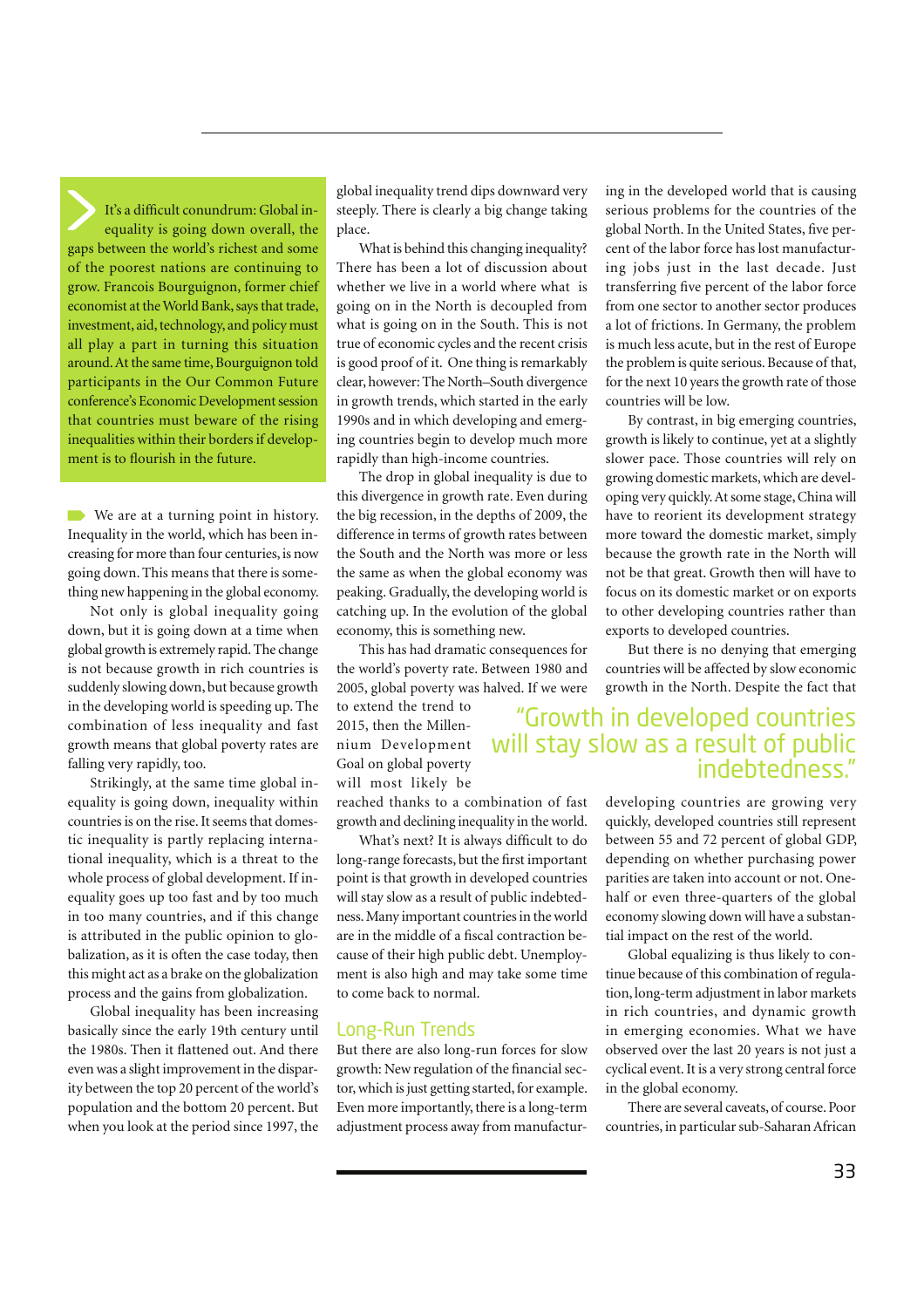countries, may be in a slightly different situation. It may be misleading to simply lump sub-Saharan Africa together with other emerging economies. The numbers show that growth in sub-Saharan Africa has become strongly positive and faster than growth in high-income countries over the last decade, but this is potentially deceptive.

According to some analysts, recent growth in Africa is due to better policies and better governance. It is true that policies have improved and in many countries governance has made progress. But many other analysts argue that what is happening today in sub-Saharan African is simply the reflection of very high commodity prices, and the day those prices go down the situation will take a turn for the worse. The latter explanation seems convincing. When we look at the evolution of the structure of the African economies, we see very little change. Manufacturing has remained at 10 percent or less as a share of the overall economy. As long as there is no change in the structure of GDP

### "Within-country trends are not enough to reverse the equalizing trend between the global North and South."

in those countries, it is not possible to say that there is autonomous growth taking place. Rather, growth that is witnessed today might be essentially the result of high commodity prices.

Basic economics dictates that there will be a supply response to those very high commodity prices. High prices will encourage more commodity production, bringing prices back to some lower level. Unlike Gulf countries, sub-Saharan Africa is too populous and its population is growing too fast to live on commodity rents alone. The region needs to diversify its economy. This must be done primarily through the manufacturing sector and through trade with the rest of the world or, at least, with neighboring countries through regional integration.

 It is not impossible to combine exports of natural resources and manufacturing production. A country like Indonesia, which has huge resources of oil, was able to grow a very dynamic manufacturing sector. The problem of sub-Saharan African countries is that their markets are not big enough whereas Indonesia has a domestic market of 250 million people. To keep growth going in Africa, larger markets must be created. Part of that creation must include regional integration through true free trade areas and trade policies that would open up markets in the global North to African products.

#### The Hidden Threat

At the same time, as we observe this fall in global inequality, we observe a very noticeable increase in inequality within a large number of countries over the last 20 years. When we look at OECD countries, inequality has significantly increased in more than half of them. You have an increase in Italy, in Germany, or in Japan. You have a big in-

crease in the UK and still a bigger one in the United States. Some of these changes may be due to reforms of taxbenefit systems. Others are due to an increase

in the inequality of market incomes.

Really dramatic figures are observed in the United States. According to a congressional report, the total increase in the income of the bottom 20 percent has been 6 percent over the 25 years between 1979 and 2005. The richest 20 percent have seen their real income grow by 70 percent. And if you look at the top 1 percent, then the increase in their real income has been 176 percent.

Many people would think that such a dramatic increase in economic disparities would not be really possible in European countries, but who knows? When we look at the very top of the distribution pyramid, executives and traders are increasingly paid in Germany, France and the UK what they are paid in the United States. Upwardspiraling executive pay is creating huge inequalities at the top, while people at the bottom struggle with unemployment and stagnant wages.

So what is the risk here? Because inequality is increasing, there may be some resistance to globalization which is often seen as the cause of increasing disparities. This would then reduce the benefit that the global community can get out of globalization through some kind of return toward protectionism.

Surprisingly, the same trends hold true when we look at developing countries. Sixty percent of developing countries (where the data are available, at least) show an increase in inequality. Probably the most obvious case is China, where inequality has increased very substantially. In India, too, there are signs that inequality is increasing. Yet, a counter-example would be Brazil where inequality went down, even though still at a very high level.

When we look at global inequality, these within-country changes are not enough to reverse the equalizing trend between the global North and South. But what is happening at the country level may be more important from a political point of view. An increase in inequality at the national level might become a real obstacle for further progress in global development if it is associated in the public opinion to the globalization process, which is actually the case and is certainly not totally wrong. Because of that, we cannot ignore domestic inequalities.

One way of trying to avoid this negative evolution towards more inequality is enhanced social protection at the country level. Even in some developed countries, particularly the United States, there is not enough of this sort of social safety net. Because of that, the adjustment within countries due to increasingly globalized economies may be more painful, and politically more difficult. Extra social protection in both some developed countries and in developing countries, improving international redistribution instruments and global development assistance could go a long way towards smoothing the transition.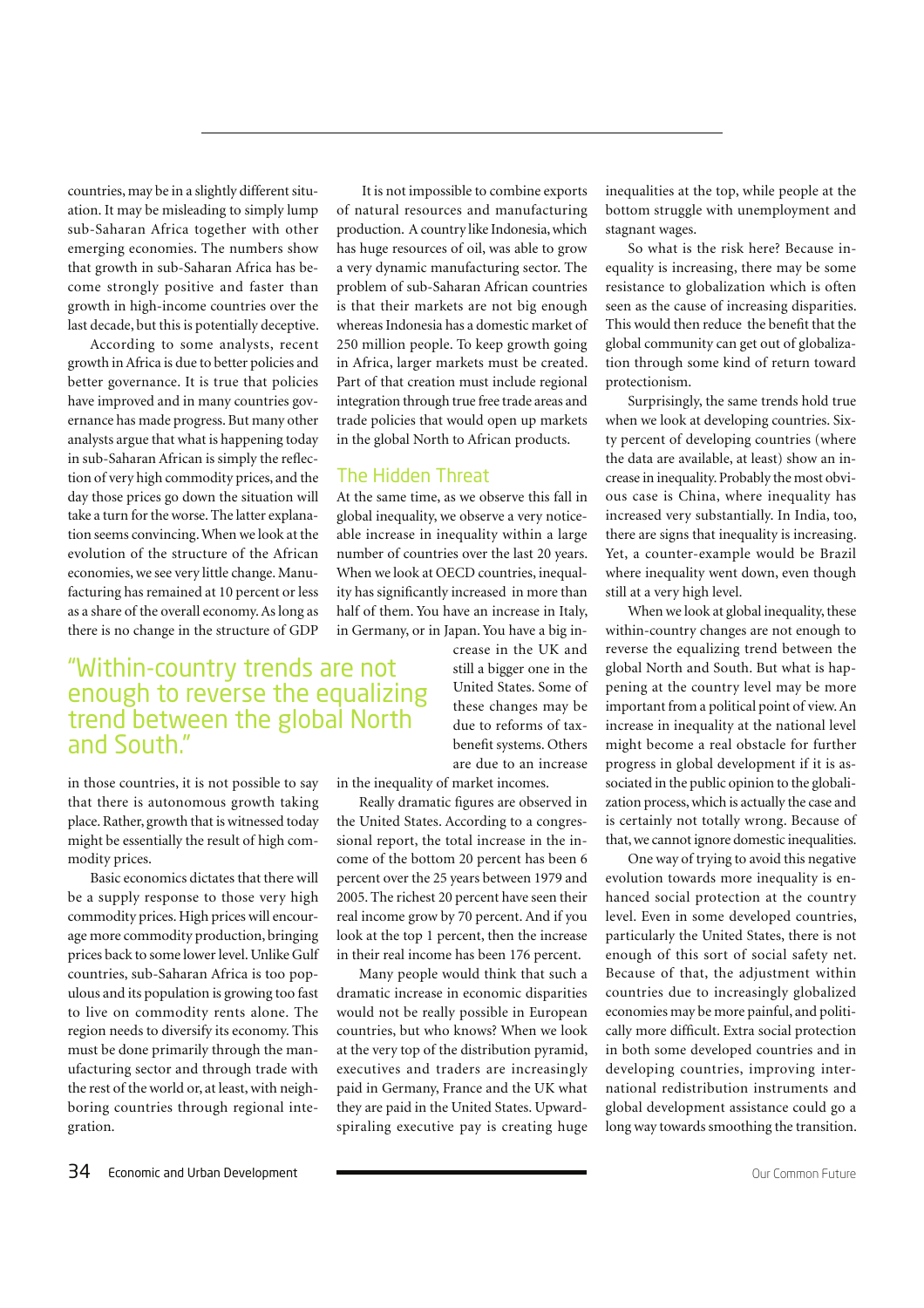The development of cash transfers or microcredit in developing countries, which seemed almost impossible 15 years ago is a good example of the kind of progress that can be made along this line.

We should also add what is called "development policy coherence." It does not

# "In some developed countries...there is not enough of this sort of<br>social safety net."

make very much sense to have generous official development assistance policies on the one hand when there are trade policies which undo their results on the other hand. Following Nordic countries, European countries and the European Union could analyze more systematically the consequences of their trade policies on developing countries or develop new trade facilities for those countries that find it hard to access European markets. An initiative like "Everything but Arms" which is giving trade preferences to Least Developed Countries (most of them in sub-Saharan Africa), is a good start. However, it is too modest and too restrictive through the rules of origin it imposes on exporters. The US initiative AGOA (African Growth and Opportunity Pact) was, from that point of view, more effective but is very limited in size.

In sum, we should not simply stop and relax because the whole world is equalizing. There are formidable obstacles ahead if we are to ensure continuing global development that benefits all countries and all people within countries.

**This is a condensed version of a speech given at the OCF conference's session on Economic Development for Global Inclusion.** 

"An increase in inequality at the national level might become a real obstacle for further progress in global development."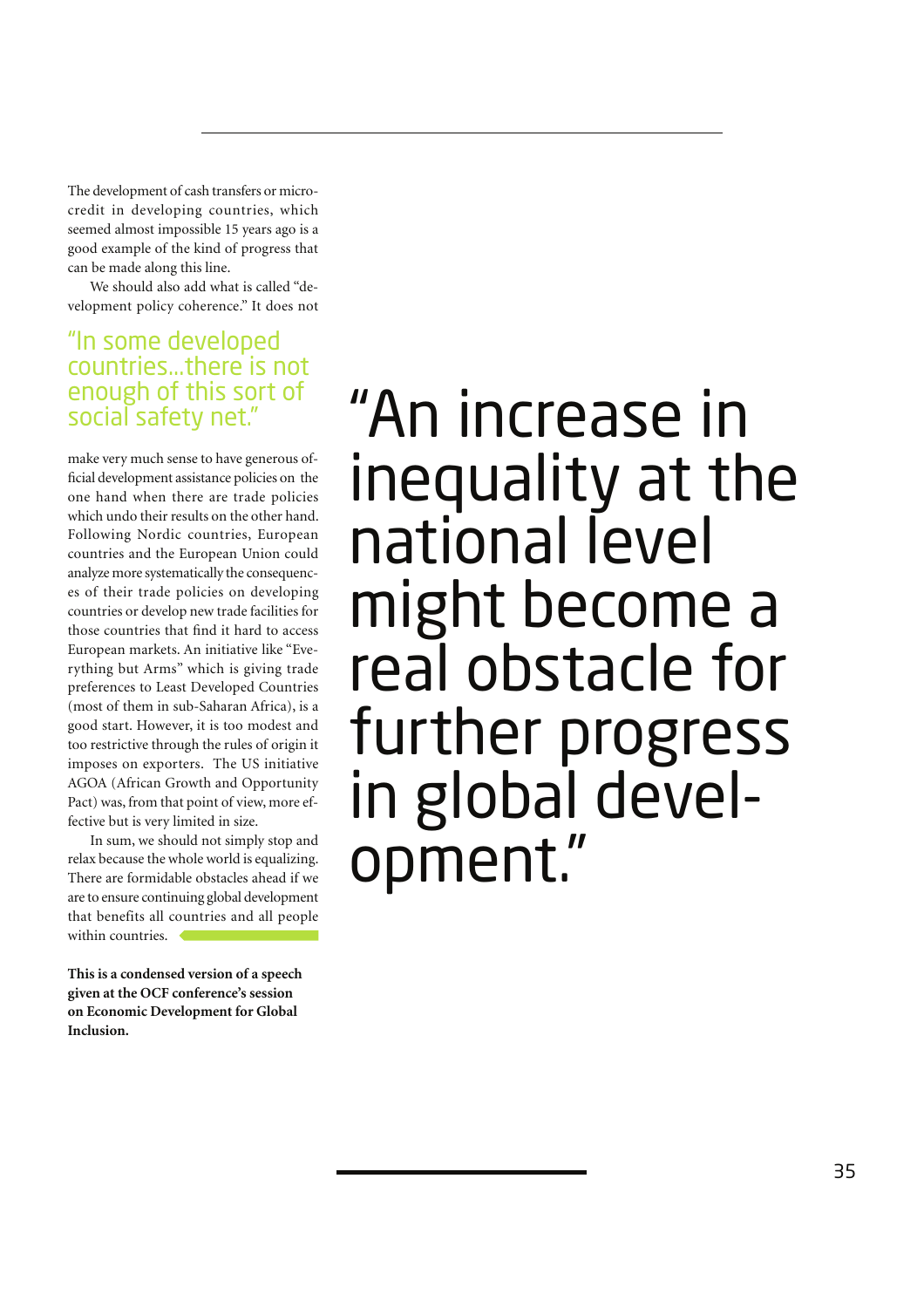**Megacities** 

# Mass Dreams of the Modern Metropolis

# "The Third World slum ... is the iconic geography of this urban and human condition."



Ananya Roy is professor in the Department of City and Regional Planning at the University of California, Berkeley, where she teaches urban studies and international development.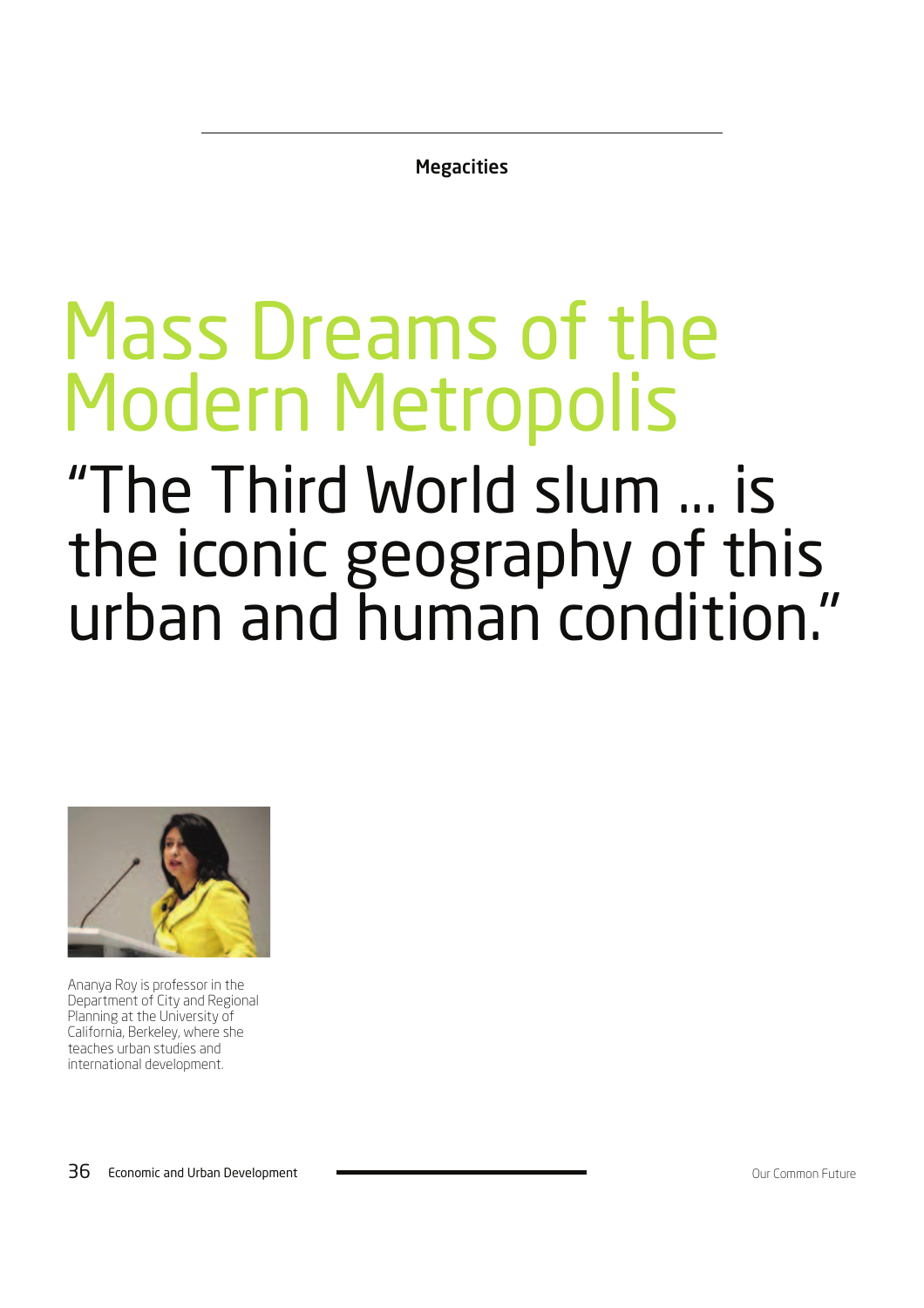Regarded from the North, many cities of the global South are understood through their vast, informal urban spaces – their slums, in short. Hit movies feature the slums of Mumbai, reality tours take in the favelas of Rio de Janeiro and the townships of South Africa, and Nigeria's mushrooming "make-do" megacity of Lagos has become a symbol for the future of Africa. Speaking at the OCF's session on Metropolis, urban planning expert Ananya Roy explained how the term slum is an oversimplification – and made some guesses as to how the world's cities might look in the future.

The 21st century will be an urban century, one where the human condition will also be an urban condition. The 21st century will also be a Southern century and perhaps even an Asian century. Much of the urban growth and urbanization of this century will take place in the cities of the global South, including those of the newly emergent economic powerhouses, India and China. I am interested in understanding how the making of urban futures, the making of collective futures, the making of common futures is at stake in the 21st century metropolis. To understand this it is necessary to conceptualize the 21st century metropolis as a mass dream. I borrow this term from Suketu Mehta, who has argued that "just as cinema is a mass dream of the audience, Mumbai is a mass dream of the people of South Asia." What does it mean to study the future itself as a mass dream? To answer such questions we have to, of course, pay attention to how the cities of the global South are narrated in academic and popular discourse.

In the urban imagination of the new millennium, the "megacity" has become the shorthand for the human condition of the global South. Cities of enormous size, they are delineated through what Jennifer Robinson has called "developmentalism." Their herculean problems of underdevelopment – poverty, environmental toxicity, disease – are the grounds of numerous diagnostic and reformist interventions.

And it is the slum, the Third World slum, that is the iconic geography of this urban and human condition. It is the "recognizable frame" through which the cities of the global South are understood and their difference mapped and located. If we are to pay attention to what postcolonial critic Gayatri Chakravorty Spivak has identified as the "worlding of what is now called the Third World," then it is necessary to confront how the megacity is "worlded" through the icon of the slum. In other words, the slum has become the most common itinerary through which cities of the global South are recognized.

I do not use the term itinerary casually. Today, the Third World slum is a touristic itinerary, with reality tours available in the favelas of Rio, in the townships of South Africa, in the kampungs of Indonesia, and featured in travel guides ranging from Frommer's to Lonely Planet.

Such itineraries of recognition are interesting because they disrupt apocalyptic stereotypes of the megacity. Against academic and popular renditions of the megacity as a planet of slums, marked by the warehousing of surplus humanity, slum tours present the Third World slum as places of enterprise and economic activity. Here for example is how Pukar, an experimental research group based in Mumbai, presents Dharavi, Mumbai's famed slum:

*Dharavi is probably the most active and lively part of an incredibly industrious city. People have learned to respond in creative ways to the indifference of the state … Dharavi is all about such resourcefulness. Over 60 years ago, it started off as a small village in the marshlands and grew, with no government support, to become a million-dollar economic miracle providing food to Mumbai and exporting crafts and manufactured goods to places as far away as Sweden. No master plan, urban design, zoning ordinance, construction law or expert knowledge can claim any stake in the prosperity of Dharavi.… Dharavi is an economic success story that the world must pay attention to during these times of global depression.*

This too, of course, was the theme of the controversial film, *Slumdog Millionaire*. While protested in India as an instance of "poverty pornography," the film can be read as an allegory for the 21st century metropolis and its *dhandha*, a Hindi word that means transactions, hustles, business. In *Slumdog Millionaire*, everyone is out to make a deal: the traders in misery who maim children so that they can beg on the sidewalks of Mumbai; the traders in space who replace the slums of Dharavi with sky-high condominiums; the traders in dreams who create the television programs and films that create a world of fantasy for those who need it, rich and poor.

It is thus that the Third World slum becomes central to the making of urban futures. Suddenly, the horizon of urbanism is no longer in New York, or London, or Los Angeles, but rather in the global South.

It is thus that star architect Rem Koolhaas interprets the urbanism of Lagos as a "culture of make-do." In his encounter with Lagos, part of Harvard's Project on the City, Koolhaas is taken with the inventiveness of its residents as they survive the travails of the megacity. He sees such experimental responses as generating "ingenious, critical alternative systems," a type of "self-organization" creating "intense emancipatory zones."

It is thus that Iranian-born sociologist Asef Bayat argues that "informal life," characterized by "flexibility, pragmatism, negotiation, as well as constant struggle for survival and self-development" is the "habitus of the dispossessed."

And it is thus that Peruvian economist Hernando de Soto presents the Third World slum as a "people's economy" populated by "heroic entrepreneurs." For de Soto such economies are rich in assets, albeit in the defective form of dead capital. The "mystery of capital" is how such assets can be transformed into liquid capital, thereby unleashing new frontiers of capital accumulation.

There is a striking resemblance between such arguments of economic libertarianism and the utopian schemes of the left. For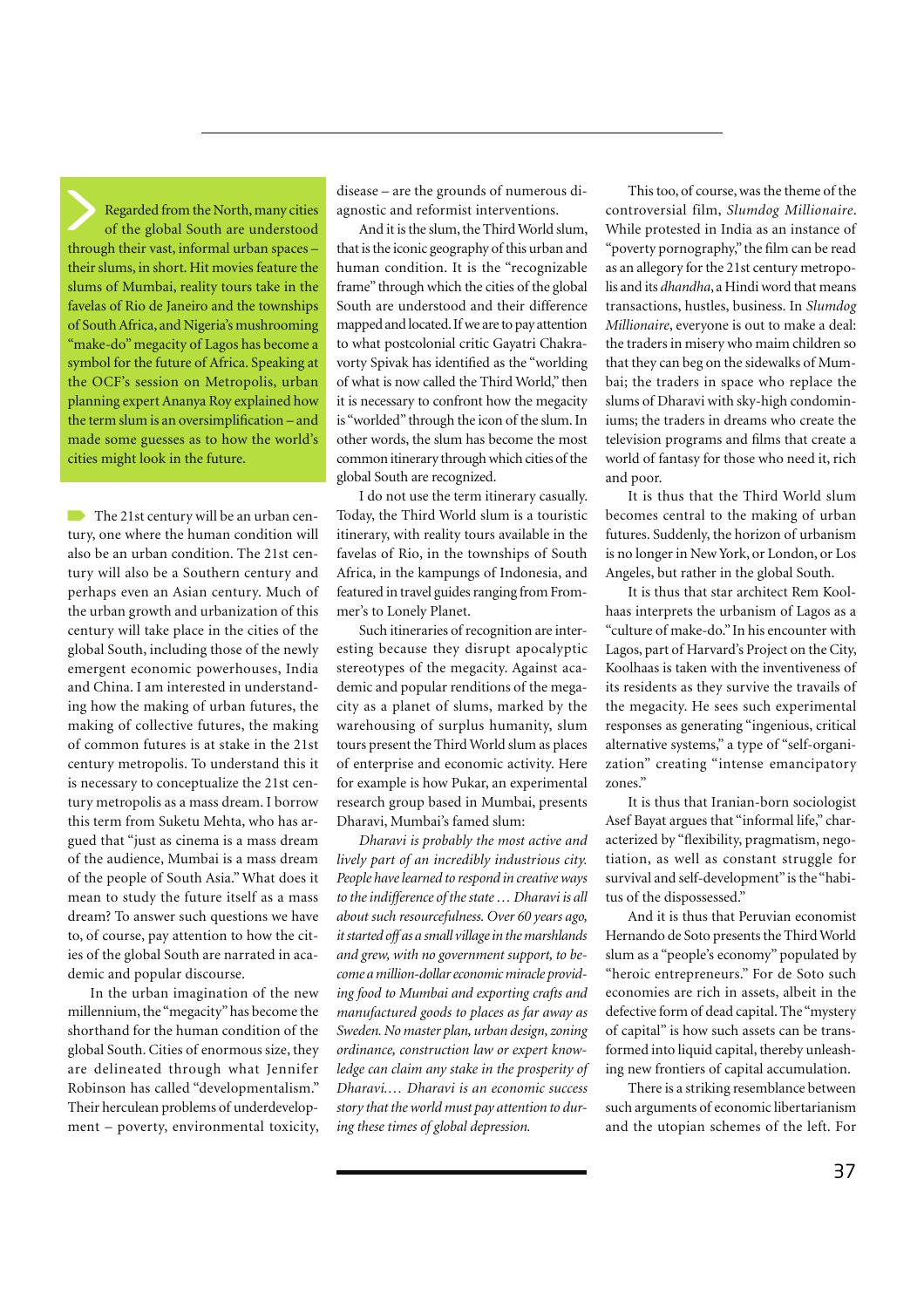example, in a sketch of "post-capitalism," geographers Katharine Gibson and Julie Graham celebrate the "exciting proliferation of *[…]* projects of economic autonomy and experimentation." They showcase these as the performing of "new economic worlds," an "ontology of economic difference."

I am highly sympathetic to these renditions of Third World urbanism – those that place the megacity and its slums at the heart of the making of urban futures. I see this approach as an important correction to the silences of urban historiography and theory, the "sanctioned ignorance" – that has repeatedly ignored the urbanism that is the life and livelihood of much of the world's humanity. I see it as an instance of what Vanessa Watson, of the African Center for Cities at the University of Cape Town, has called "seeing from the South."

However, in my work, I also argue that it is time to think beyond the geography of the slum. To world the cities of the global

### "Urban informality is not restricted to the bounded space of the slum. It connects the seemingly separated geographies of slum and suburb."

South through the slum means that we remain bound to the study of spaces of poverty, to essential forms of popular agency, to the habitus of the dispossessed, to the entrepreneurialism of self-organizing economies. These are ontological and topological understandings of urbanism, those that associate the slum with poverty, and that associate poverty with self-organizing economies.

I am interested then in how we can understand the inevitable heterogeneity of Southern urbanism, that which cannot be contained within the familiar metonymic categories of megacity or slum. How can we produce a different worlding of the cities of the global South and thus more broadly of the 21st century metropolis?

With this in mind, I want to briefly discuss four emergent concepts that I believe make possible new understandings of the 21st century metropolis. The concepts are periphery, urban informality, zones of exception, and gray spaces. My claim is not that these concepts are new and therefore worthy of attention. Rather I am interested in how scholars, working in a variety of urban contexts, are using such concepts to chart new itineraries of research and analysis.

#### **Peripheries**

In a recent treatise on city life, the Londonbased sociologist AbdouMaliq Simone makes the case for the importance of the periphery in urban life. By periphery, he means a "space in-between" that has "never really been brought fully under the auspices of the logic and development trajectories that characterize a center."

I am interested in the periphery as a space of both rule and insurgence. Such is the case with a periphery that often garners

> international attention, the southern suburbs of Beirut, al-Dahiya, or the Shiite ghetto. Here, the de facto state is Hezbollah,

the party of God, a religious militia that has matured into one of Lebanon's most important political parties. Al-Dahiya is the space of what Hezbollah calls the resistance society, where poor, downtrodden, and displaced Shiites can create an autonomous urbanism. With this in mind, Hezbollah has built up an infrastructure of urbanism and development that defies the logic of the center and intervention by the Lebanese state. From schools to health clinics to microfinance institutions to Jihad al-Binaa (or "Jihad for construction"), Hezbollah's al-Dahiya demonstrates how the periphery is a "potentially generative space – a source of innovation and adaptation *…* potentially destabilizing of the center."

Yet the periphery is also a space of rule, one where Hezbollah seeks to implement norms of civic governmentality and a vision of the good city. As the work of urban planning experts Hiba bou Akar and Mona Harb shows, Hezbollah today is both insurgent militia and real estate developer. In its latter guise, Hezbollah supports and implements projects of urban development that can transform al-Dahiya, the Shiite ghetto, into a city center worthy of a global city. In the resistance society, no resistance is possible to the making of urban futures. The periphery then embodies the contradictory impulses of rule and insurgence that are constitutive of the 21st century metropolis.

#### Urban Informality

In his much discussed 2006 text "Planet of Slums," urban theorist Mike Davis states that "informal survivalism" is "the new primary mode of livelihood in a majority of Third World cities." In my research, I argue that the informal is not a distinct and bounded sector of labor, housing, and governance, but rather is an idiom of urbanization, a logic through which differential spatial value is produced and managed. Urban informality is not restricted to the bounded space of the slum; instead, it connects the seemingly separated geographies of slum and suburb, favela and enclave. In short, informal urbanization is as much the purview of wealthy urbanites as it is that of slum dwellers. The analytical and political question at hand is how and why in the 21st century metropolis, elite informalities are valorized and subaltern informalities are criminalized.

Take for example the case of Indian cities. In the case of Delhi, London-based urban geographer Asher Ghertner notes that a vast proportion of the land use of the city, from so-called farmhouses to shopping malls, violates some planning or building law, such that much of the construction in the city can be viewed as "unauthorized." But while the law has come to designate slums as "nuisance" and the residents of slums as a "secondary category of citizens," the illegal and informal developments of the urban middle classes and the urban elite have come to be sanctioned by the state as the making of urban futures.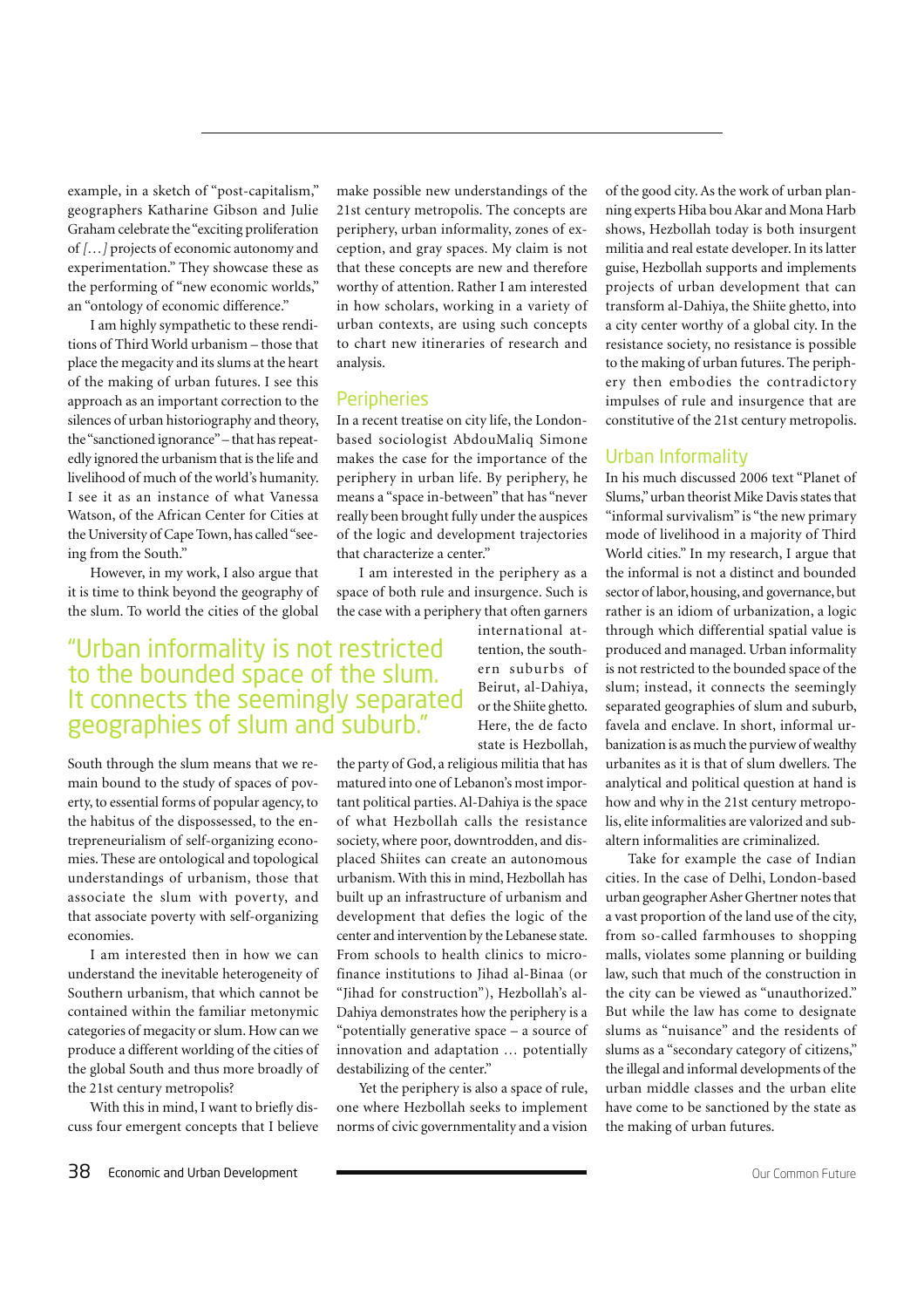I am arguing then that it is often through informality and illegality that, in India, the world-class city is produced. This is the story of evictions and displacement, the sheer dispossession of peasants, slum dwellers, squatters, sharecroppers that is at work in the carving out of new towns, special economic zones, and urban-industrial enclaves. But it is also the bold aspirations of what is increasingly designated, at least in India and China, as the Asian century, the sense that the future belongs to Asian economic powerhouses. In this self-referential imagination, world-class Asian cities compete with one another. Mumbai is imagined as the next Shanghai, inevitably slum-free. Singapore circulates as a frame of success.

Dubai, in particular, serves as the dream image of an Asian hyper-urbanism. Billboards lining the streets of Delhi, and photographed by Berkeley urban sociologist Gautam Bhan, mark the partnership between Indian and Dubai property capital and read: "Burj Dubai, the World's tallest tower. The only thing taller is our dream for India." I want to emphasize that such formations of urban meaning must be understood as mass dreams, those claimed by middleclass consumer citizens who are seeking "leisure, safety, aesthetics, and health." But such mass dreams are also subject to contestation and informality is an important axis of such contestation.

Take, for example, Quarter no. 4/11 in Kolkata. Occupied by one single person, Shambhu Prasad Singh, this factory quarter was the last hold out in a tract of factory land that had been converted into the city's upscale South City retail and residential complex. The workers were evicted from their living quarters with no prior notice and with meager compensation. Shambhu Prasad Singh refused to make way. For a while, with the towers of South City rising around him, he was the blockade. Soon it became evident that the South City complex had been built in violation of environmental laws and through the enclosure of some of southern Kolkata's largest water bodies. For a moment, Shambhu Prasad Singh's blockade made visible the South City complex as "towers of violation," thereby presenting a challenge to elite informality and calling into question the criminalization of subaltern informality.

#### Zones of Exception

I have suggested that the concept of urban informality denotes fractal geometries of metropolitan habitation and that these are quite different analytics than those that are concerned with the bounded slum and its ontologies. A similar spatial theory is provided by the work of Berkeley socio-cultural anthropologist Aihwa Ong on zones of exception. Ong studies "market-driven strategies of spatial fragmentation," tracing patterns of "non-contiguous, differently administered spaces of graduated or variegated sovereignty," what she calls zones of exception. From special economic zones to special administrative regions, these zones both fragment and extend the space of the nation-state. Such zoning practices have been particularly visible in China, where liberalization has coincided with "zone fever." George Lin thus reports that the thousands of Chinese zones together cover a territory that exceeds total urban built-up area in China. Indeed, one may ask: In a territory where zones of exception proliferate, what then is the city?

This question becomes poignant in a setting like Dubai, where the entire city itself can be understood as a free trade zone, a

speculative frontier of state capitalism disguised as free enterprise, an ambitious remaking of the relationship between city and nature –

through islands in the sea, underwater hotels, and the transformation of the desert into mega-development. Such free enterprise zones are also of course, paradoxically, zones of bonded labor. Dubai's towers rise on the backs of South Asian workers hoping to make their own futures in this 21st century metropolis.

But the zone of exception that most captures my attention is Shenzhen. Shenzhen after all is not only one of China's first Special Economic Zones, it is also the "world's workshop." It is in Shenzhen's factories that the world's favorite commodities – from iPods to iPhones – are churned out. This assembly line is usually invisible to us except at rare occasions when the invisible workers, whose labor makes possible our cosmopolitan lifestyles, become visible. This happened a few years ago when a Shenzhen migrant worker, completing the assembly of an iPhone, left a photograph of herself on the phone. Dressed in a pink-and-white striped uniform, smiling, making a peace sign, she came to be known simply as "iPhone girl."

Shenzhen reminds us that zones of exception are not only spatial configurations, but also distinctive temporalities. Widely celebrated in Shenzhen is the idea of Shenzhen Speed, a phrase that refers to the city's incredible pace of growth – from about 25,000 people in 1980 to nearly 14 million people in 2010. But the phrase also suggests that "no other place or time has experienced the transformations that have characterized this city." In Shenzhen today, the revolution is urban. Everywhere there is construction; everywhere the new becomes old; everywhere factories and paddy fields give way to condominiums and malls; everywhere fastspeed infrastructure inhabits the city. All that is solid melts into air. French cultural

### "Mass dreams, claimed by middle-class consumer citizens who are seeking 'leisure, safety, aesthetics and health.'"

theorist Paul Virilio had once noted that "No politics are possible at the scale of the speed of light." In the 21st century metropolis, what politics are possible at the speed of light?

In 2010, a series of suicides have plagued Shenzhen factories, including Foxconn, the world's biggest contract electronics supplier.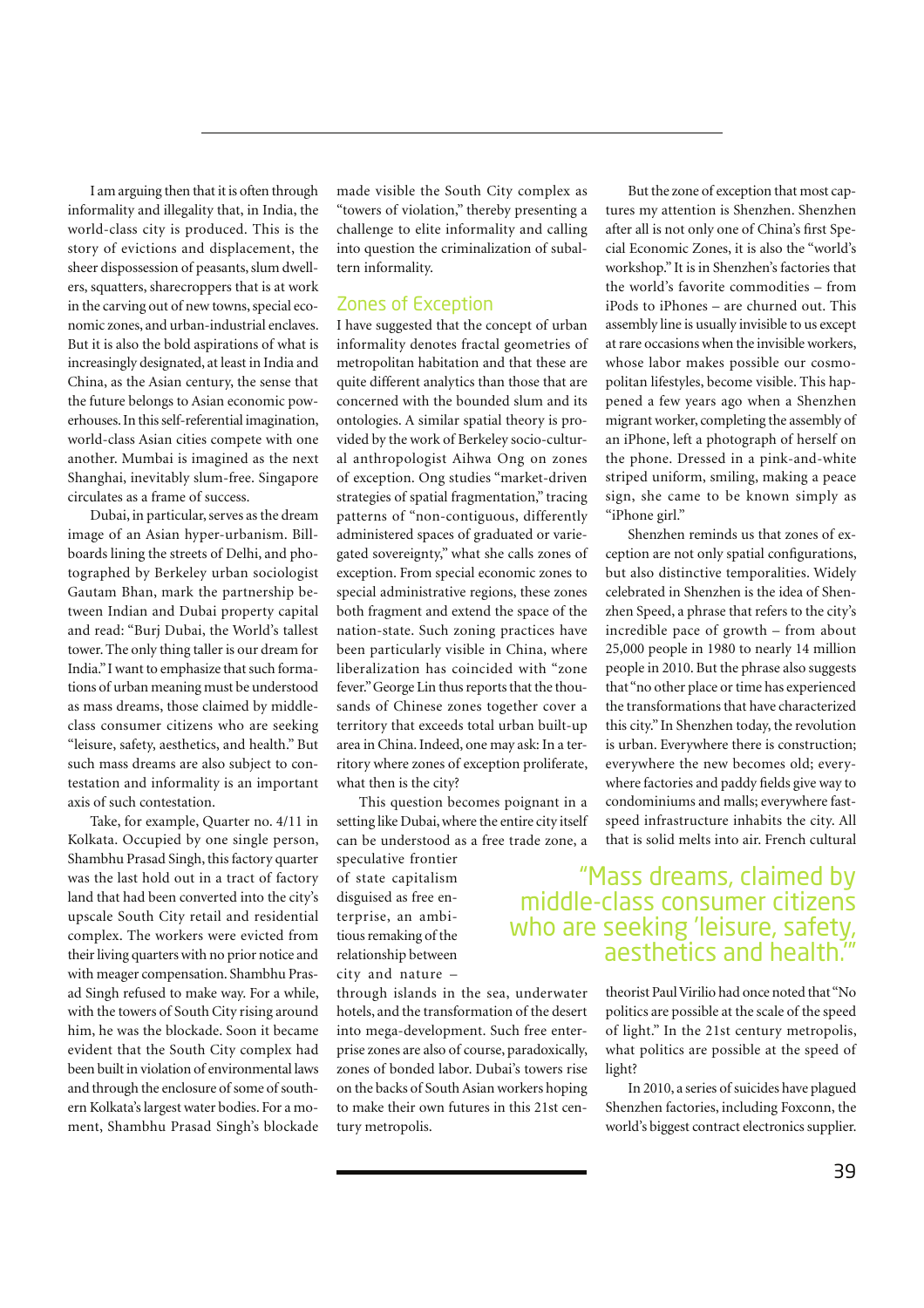The deaths have been seen as a symbol of the dark side of Shenzhen Speed: Migrant workers working 11-hour overnight shifts, seven nights a week, forging plastic and metal into electronics parts amid fumes and dust, living eight to a room in cramped dormitories. The suicides have been seen as the symbol of a new generation of workers unwilling to make unending sacrifice for the Chinese economic miracle, a part of a rapidly changing context of labor strikes and mobilizations. After all Shenzhen too is a mass dream, the place where China's peasants come to make an urban future. But it turns out that such a future must be negotiated through what African philosopher and political scientist Achille Mbembe has called necropolitics, the politics of life and death. In the 21st century metropolis, zones of exception then are where the making of urban subjects is evident.

#### Gray Spaces

In his provocative and haunting work on the Bedouins of the Israeli Negev, political geographer Oren Yiftachel describes "gray spaces" as "those positioned between the 'whiteness' of legality/approval/safety, and the 'blackness' of eviction/destruction/

### "The horizon of urbanism is no longer in New York ... but in the global South."

death." He notes that these spaces are tolerated and managed but "while being encaged within discourses of 'contamination,' 'criminality,' and 'public danger' to the desired 'order of things.'"

To illuminate this final concept of gray spaces, let me take a closer look at social landscapes in America, and especially at the gray space that is the global border. In America, the spring of 2010 saw the gathering storm of the "Tea Party" movement, a conservative fury against Big Government and its purported failures. As spring rolled over into summer, so in the border state of Arizona, a new law was passed. Titled "Support Our Law Enforcement and Safe Neighborhoods Act," it is a bold assertion of state intrusion, of the police state. Aimed at wiping out undocumented immigration, the law initially required police to determine the immigration status of those detained, stopped, or arrested.

Arizona's law is an example of a firmly territorialized and racialized framework of citizenship, one that erodes understandings of urban citizenship based on cosmopolitanism and difference. In this sense it marks the end of the idea of the city. The Arizona law

is also an example of the border, the global border. It is a remaking of the US-Mexico border, the world's most

policed border, in the heart of cities and towns. It is the making of all neighborhoods as border neighborhoods. It is the creation of a series of gray spaces that remain suspended between legality and illegality, between safety and destruction.

Gray spaces proliferate in the 21st century city. But gray space is also the terrain of politics. I am interested in the technologies of crossing that can disrupt the social legislation of fear and thus the securitization of space. At the global border, artists in par-

> ticular have experimented with technologies of crossing. These experiments are perhaps visible symbols of the everyday (and extraordi-

nary) practices of border crossing, through which this space is lived and negotiated. Such ruptures are evident in the work of the transnational art project, inSITE. Taking place at various venues along the San Diego-Tijuana border, inSITE performs transient pieces of art in places where art is not typically exhibited. Each performance punctures the global border and weaves a new transnational fabric of meaning and habitation. Each performance transforms gray space into political space.

For example, in 1997, Marcos Ramírez Erre, a Tijuana artist, rolled an enormous Janus-headed Trojan Horse into the middle of traffic waiting to cross the border at San

#### Ysidro, perhaps the busiest international border crossing in the world. The horse appeared seemingly out of nowhere, straddled the border with two legs resting on the US side and the two other legs on the Mexican side. One head looked north, the other looked south. And after a while it vanished. Californian architect Teddy Cruz writes of the performance:

"The Trojan Horse was the fragile 'antimonument' *[…]* It reminds us that the contemporary city is still able to elude the

### "Arizona's law is an example of a firmly territorialized and racialized framework of citizenship."

absolute ordering devices that attempt to render it homogeneous and one-dimensional *[…]* that the most derelict and unexpected places have the potential to become sites for light occupations that challenge the massive colonization of traditional urbanism."

For me, the 21st century metropolis is a space that requires both critique and hope. The 21st century metropolis is a space that far exceeds the boundaries of the slum. Better understood as peripheries, zones of exception, gray spaces, and urban informality, the 21st century is made up of fractal geometries of metropolitan habitation. The 21st century is time at the speed of light and it is also dialectics at a standstill.

But most importantly, the 21st century is a terrain of politics. The fractal geometries of the contemporary city also constitute the grounds for negotiated subjectivities, contested spaces, and claims to the urban future. In this sense the 21st century metropolis may just be, to borrow Erre's allegory, a Trojan Horse.

**This is a condensed version of a speech given at the OCF conference's session on Metropolis. More can be found at www.ourcommonfuture.de/roy**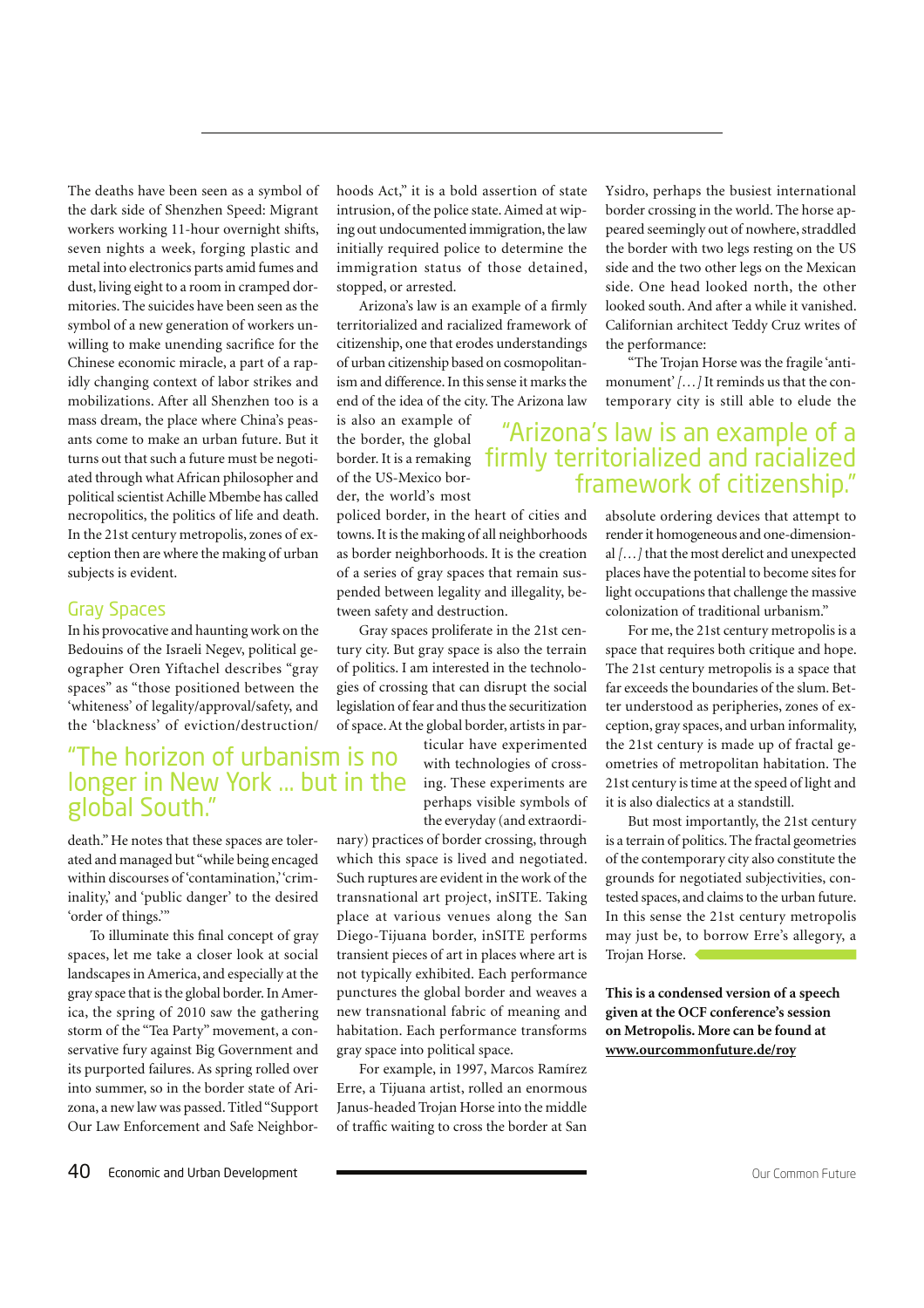#### Urban Future



Suketu Mehta is a professor of literary reportage at New York University and the author of Maximum City: Bombay Lost and Found, published in 2004. He grew up in Mumbai and New York and is at work on a book about immigrants in contemporary New York.

# "Mumbai is probably a better predictor of the future than New York."

**The future is urban: The number of city dwellers is forecast to reach five billion by 2030, and already exceeds half of the world's population. Kolkata-born Suketu Mehta, author of the award-winning book**  *Maximum City* **and a speaker at the OCF conference, understands better than most why some cities succeed where others fail and why many migrants see them as places of hope, and not despair. In an interview, Mehta talked about the future of the city.**

**In your book** *Maximum City* **you write that Mumbai (formerly known as Bombay) is the future of urban civilization. But to many Westerners, parts of Mumbai seem medieval. There are people working, sleeping and defecating on the streets. Is that the future of cities? Squalor in ever increasing amounts?**

 **Mehta:** The world is going to be dominated by these megacities of the South, more than the established cities of the richer world.

And in many of these cities there is a tremendous amount of squalor, of people living on the streets. But there are also windows of opportunity and islands of tremendous wealth. If you look closely, you will realize that the First and the Third World are no longer separated around the globe. They coexist in places like Mumbai and also, surprisingly, in places like New York: I have been to tenements in Chinatown, just 15 minutes from where I live, where 15 migrant workers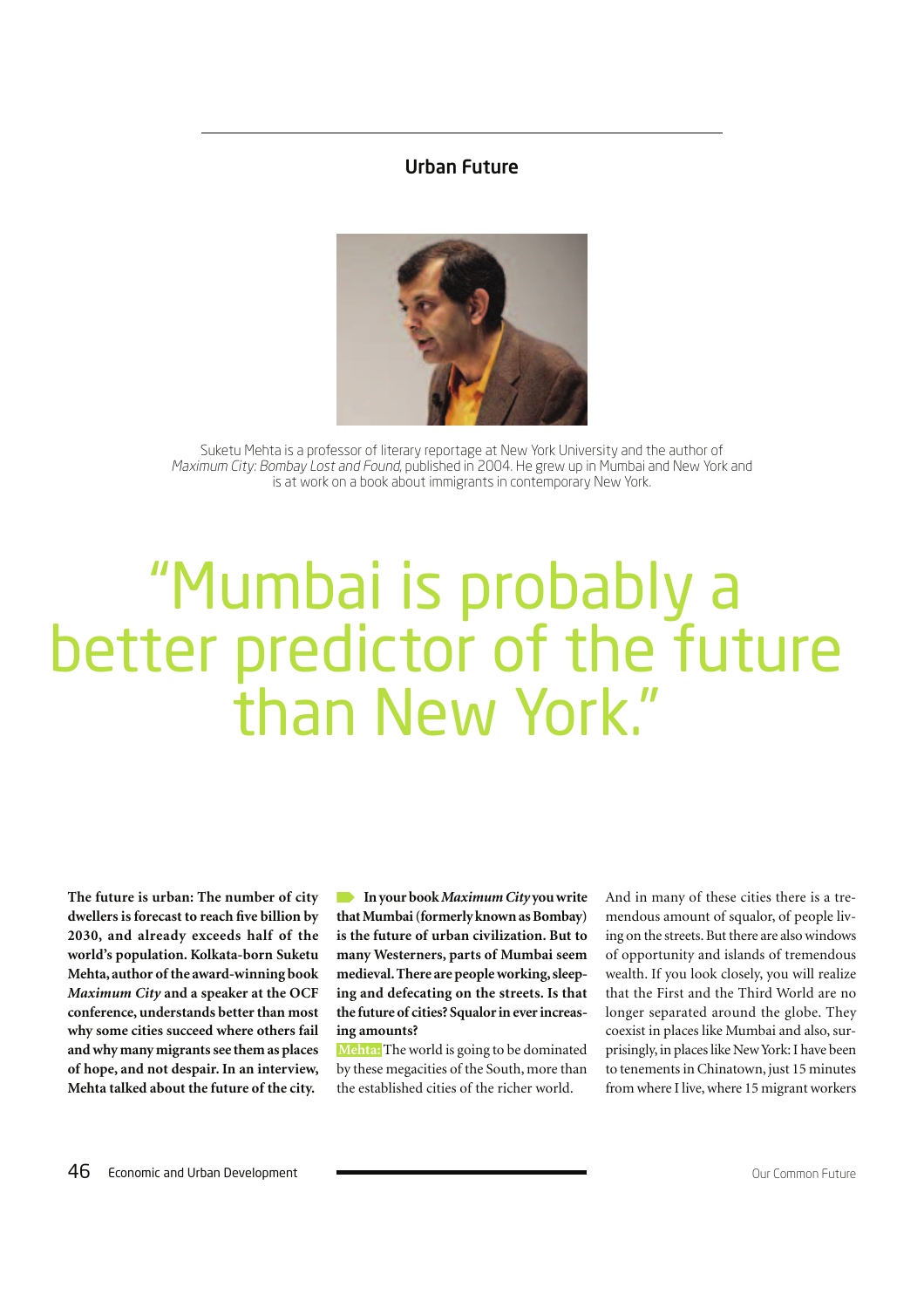cram into one room. But in terms of absolute numbers, Mumbai is probably a better predictor of the future than New York.

#### **Most people who migrate to cities end up in slums. Why would you leave the countryside, where you can enjoy a clean environment, for the suffocating lack of space in a place like Lagos or Mumbai?**

 **Mehta:** Well, you and I don't like slums because we look at them and we see overcrowding and squalor. But for the people that come in from the countryside, there are three main things that draw them to the cities: One is economic opportunity, because even in the worst job they can make much more than

### "Human beings, as a species, like to live in colonies. We are not solitary animals who live in caves. We are more like ants."

they could as an agricultural worker. The second is a sense of personal freedom. For people trapped in the caste system, or in traditions of an African village, the idea that you can go into a city and remake your own life and marry a person of your choice is tremendously appealing. The third is the romantic possibility of cities. Human beings, as a species, like to live in colonies. We are not solitary animals who live in caves. We are more like ants. In America, after the Second World War, it seemed like suburbs were the answer. You'd come into the city when you were single, you'd find a mate, then you'd go and settle with your kids in the suburbs. But today, people are staying in American cities and making a go of it. There are lots of attractions: Opera, sports stadiums, being able to walk around, being able to eat many different kinds of food, being close to your job. In richer countries suburbs are fading in significance the way farms are fading in the poor countries.

**But there are second-tier cities that are actually shrinking. Do you think cities like** 

#### **Detroit or Duisburg could benefit from large-scale immigration?**

 **Mehta:** There needs to be a critical mass of people that sustains a city. It seems that big cities get even bigger. If there are 20 million people in Mumbai, then the villager in distant Bihar thinks, 'These 20 million people must know something, so I'm going to go join them.' In the United States the cities that are stagnating resemble Detroit and Baltimore – places that don't have a lot of diversity in terms of ethnicity or that have tied themselves to a single industry. But cities like New York, which actively encourage immigration, are doing better than ever before.

> Ethnicity belongs to these intangibles that are difficult to measure in economic terms. But many of the software engineers and designers, and the creative class that make cities attractive want a choice of

different kinds of food, of different kinds of music. They are widely traveled and don't want to eat sausages every evening. They also like to eat peanut stew and bhelpuri. So ethnic diversity can revitalize these old industrial cities across the richer countries. **How does New York cope so well with diversity? And why do cities in Europe struggle so much with immigration?**

 **Mehta:** I can only speak about why New York does so well: Because no one ethnicity dominates. That's very important. I grew

up in New York's Jackson Heights, which is the most ethnically diverse place in the United States. There are South Americans, South Asians, East Asians, Southeast Asians, Uzbeks – you

name it. So no one community gets blamed for a lot of trouble. In New York, Mexicans are the fastest growing group of people, but they too find a place in the "caste system" of New York. The immigrants who come here don't automatically find jobs and opportunities. If you look at a New York City restaurant for example, the chef might be French, the people washing dishes might be Mexican, the hostess might be Russian, the taxi driver bringing the customers might be Pakistani, the owner British or Canadian. They are not all equal. They earn different rates. But they work together. It's like the Hindu caste system. Everybody has their place. What I know of Europe is that in cities which are experiencing problems, single ethnicities tend to dominate. There's also much less opportunity for people coming in. If you ask Indians whether they would rather live in Europe or in America, most of them would still choose the United States. There's still an escalator here where an Indian engineer can come in and soon have a house and feed a family. The United States have a much more fluid vision of what it is to be American. It would be more difficult for a Turk to feel completely German. **Both cities you've lived in, New York and Mumbai, have suffered severe attacks by Muslim fundamentalists. What makes these two cities so hated by terrorists?**

 **Mehta:** I think that the terrorists see both New York and Mumbai as Sodom and Gomorrah. The openness of these cities is deeply threatening to people who believe that God likes some people and not others. Also, they're the economic capitals of their countries. And in both cases, the terrorists hoped that they would set off a civil war. But it didn't happen: Most of the attacks on Arabs – or

### "The openness of these cities is deeply threatening to people who believe that God likes some people and not others."

Sikhs who were mistaken for Arabs – after 9/11 happened in places like Arizona, not in New York.

**More can be found at www.suketumehta.com**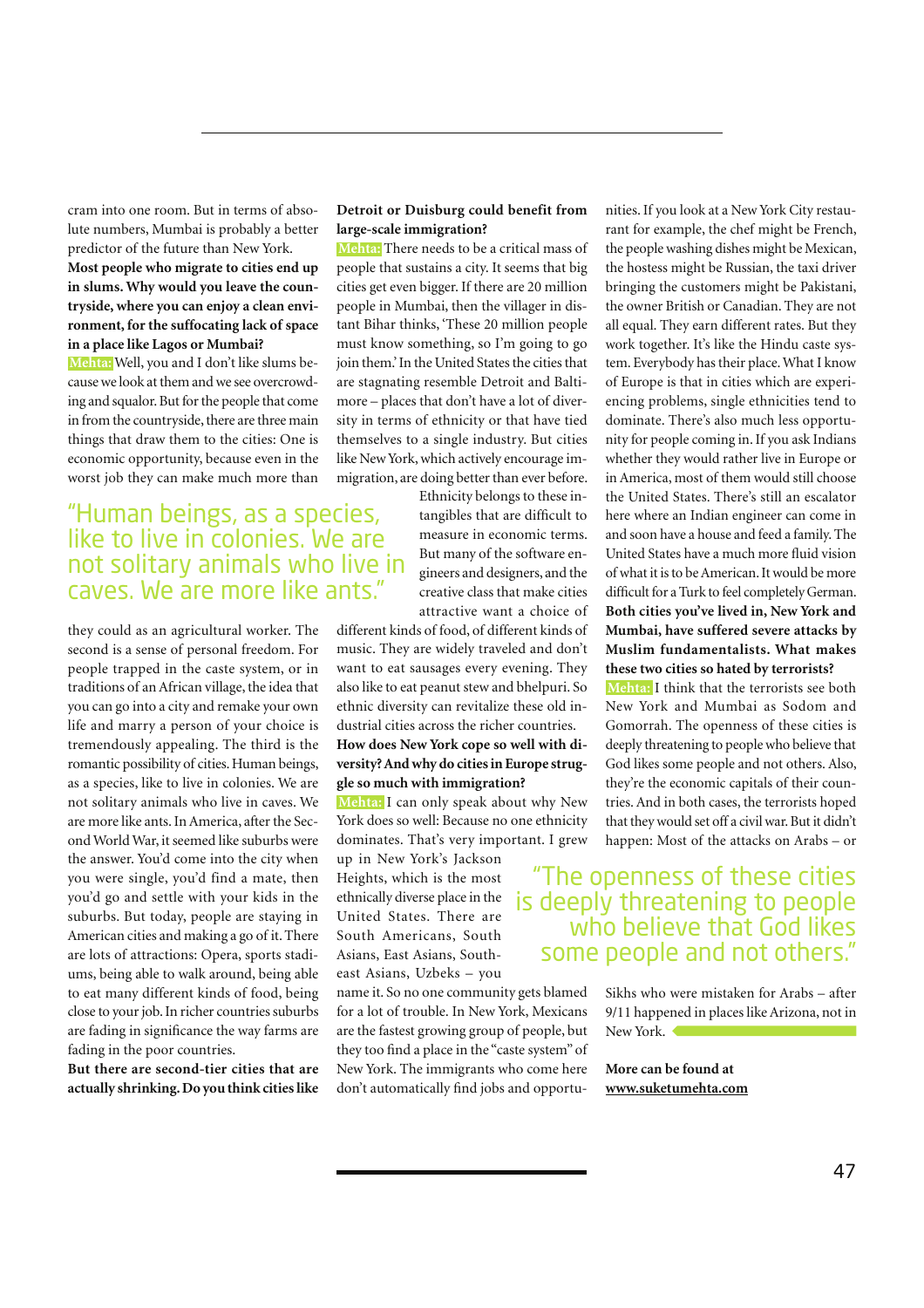#### Global Young Faculty Project "Essen/Istanbul"

# The Complexity of Ethnic Diversity: A Tale of Two Cities

**Recently named the world's most dynamic city by the Brookings Institution in Washington, Istanbul is a city on the rise. In 2010, it shared the designation of European Cultural Capital with Essen, another city with surprising dynamism. Separated by a wide cultural and geographic gap, the two metropolises still have much in common. As part of the Global Young Faculty, a group of young researchers from the Ruhr area examined the problems of integration and urban renewal that bring these cities together.**

**Can one really compare Essen and**  Istanbul? At first glance, the differences between the two cities seem vast and difficult to bridge. After all, Essen is in Germany, a country that has long been recognized as fundamentally European, while Istanbul is the economic capital of Turkey – a land that literally straddles the line between East and West, Europe and Asia.

But perhaps there are more similarities than we think, says Monika Salzbrunn, a professor at the Université de Lausanne in Switzerland, who has written several publications exploring transnational and migration issues. She and the other members of the economics group of the Global Young  Faculty have spent much of 2010 looking at a range of topics, including how religious and cultural diversity is highlighted and dealt with in both Istanbul and Essen.

To begin with, both cities have celebrated 2010 as proud European Cultural Capitals, helping build naturally strong cultural linkages. Secondly, they are cities undergoing a sustained period of urban regeneration. Lastly, the two cities have a long history of ethnic and cultural interconnectedness due to immigration from Istanbul to Germany's Ruhrgebiet. That is, perhaps, most obvious in the Ruhr area's ethnic makeup, which is today among Germany's most diverse. About 12 percent of the city's population of 600,000 call themselves immigrants.

One thing the group discovered is that, despite these facts, politicians in the Ruhrgebiet aren't promoting the region's ethnic diversity as much as they should. "It's surprising that it is not being put forward enough, in our opinion. What you've heard this year is about the cultural richness of the region and the industrial creativity. But the ethnic diversity in all its complexity is hardly being discussed," Salzbrunn says.

Another interesting discovery is that progress toward urban regeneration in Istanbul has recently provided a way for authorities and developers to put pressure on elements they perceive as being undesirable, in a way that hasn't happened in Essen.

In Istanbul, members of the city's Kurdish minority and members of the less privileged classes have come under intense pressure in the face of gentrification and urban regeneration. Sometimes they have been forced to move to entirely new neighborhoods to allow development projects to take place.

 "The main issues in Istanbul are class issues and the ways in which the Kurdish minority group is being marginalized," says Salzbrunn. "The very idea of urban regeneration provides a way for authorities to sweep away minority communities."

And while both cities portray themselves as modern metropolises, sometimes people with little social or economic capital fall through the cracks, failing to be heard among the voices of the powerful. "Cities need to put forward their diversity or internationality as an asset, because it is one," says Salzbrunn, whose research has touched on topics ranging from gender relations to transnational social spaces. "All kinds of people in Essen and Istanbul have proven their capacity for success. We all need to recognize that."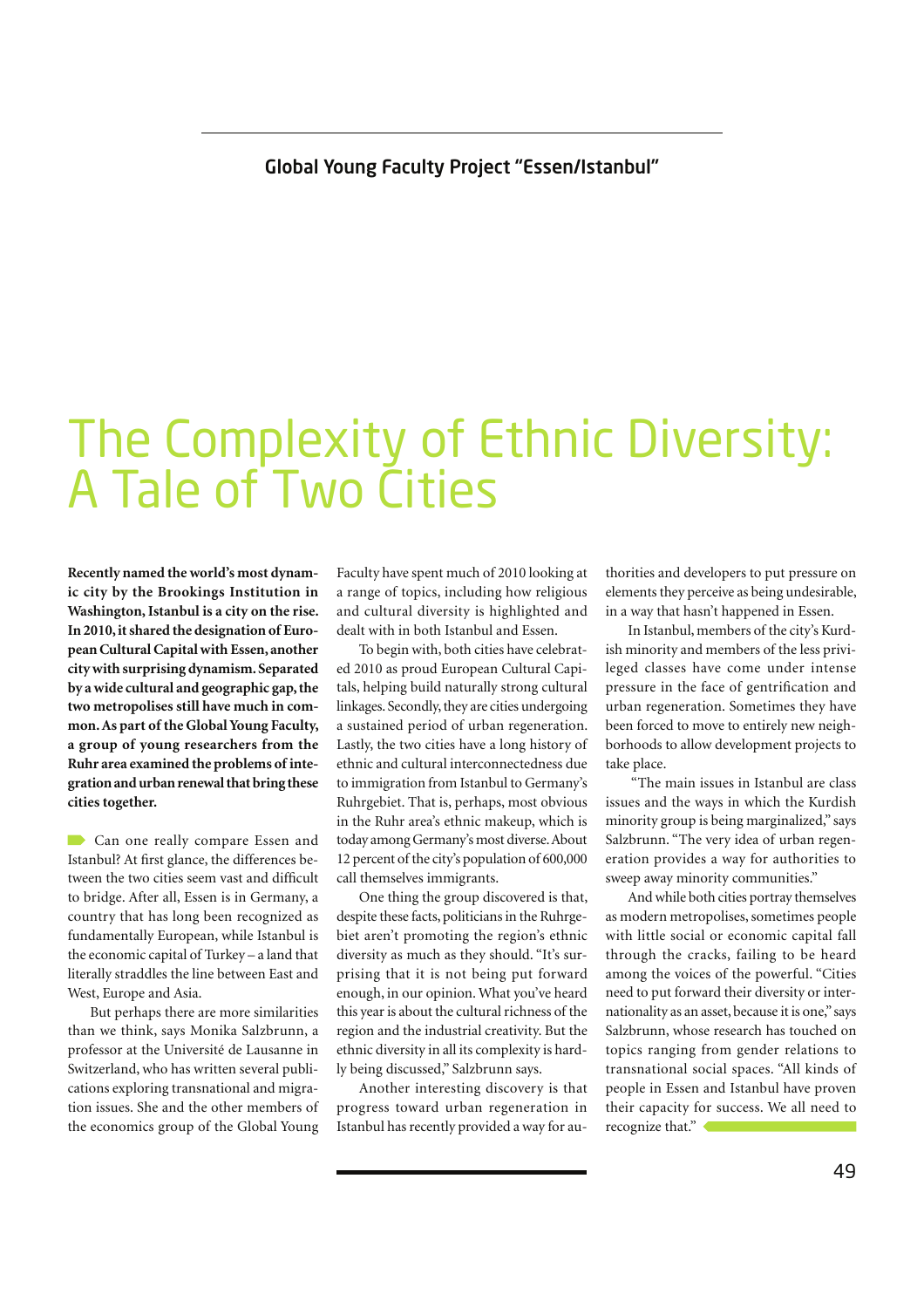**With 1.3 billion people, China is the most populous country in the world. It is also home to some of the globe's fastest growing cities. Architect and urban planning expert Deljana Iossifova says that what may look to outsiders like unbridled chaos in China's urban spaces is actually a productive mix of class and enterprise. Talking to fellow participants in the OCF workshop on participative urban development, Iossifova warned that Chinese-style urban planning models might not be a good fit for other places.**

**China is undergoing one of the most** dramatic demographic revolutions the world has ever seen. In the last thirty years, more than a quarter of the Asian giant's population has moved from farms and small villages in the countryside to booming cities like Shenzhen, Beijing, Shanghai, and Wuhan. And the trend shows no sign of slowing. Over the next 20 years, 15 to 20 million people each year will flood into Chinese cities.

All those new city dwellers will need places to live and work, making China the world's biggest de facto urban planning laboratory. Experts estimate that more than 1,500 skyscrapers will be built in China annually for decades to come; dozens of Chinese cities will need mass transport systems. China is faced with a tremendous challenge: It must build the equivalent of one Chicagosized city each year for the next two decades.

This heady mix of challenge and opportunity was one reason Bulgarian-born architect Deljana Iossifova, a research fellow at the School of Architecture and the Built Environment at the United Kingdom's University of Westminster, worried about what she would find when she journeyed to Shanghai, China, about four years ago to research how city dwellers were grappling with rapid change in their urban environment.

"I started off thinking there is this very scary fragmentation and segregation between different classes of people in Shang-

#### Urban Planning

China's Problems, Chinese **Solutions** 



Deljana Iossifova, born in 1977, is a research fellow at the University of Westminster and teaches architecture and urban design at the University of Nottingham.

hai," Iossifova says. "But I found the reality is different." She found one constant in the Chinese urban environment: Forced class coexistence, created largely because of internal migration from the countryside to the cities. By observing how Shanghai neighborhoods changed over the course of many years, Iossifova discovered that the rich, the middle class and the poor live side by side in the new, rapidly urbanizing China.

The close quarters mean people of different income levels must work together to find solutions to existing problems and somehow be of service to each other. Ruralto-urban migrants, for instance, have found unique niches in cities repairing bicycles or selling food to both the rich and poor.

Iossifova argues out that the dynamic and constantly shifting nature of large Chinese cities like Shanghai make them perfect fodder for experimentation in how to solve the problems our world will face in the future.

Yet the Chinese model isn't right for everyone. One of the things that has made it so interesting for urban planners is the political system, which allows officials to make sweeping changes without interference by various groups of stakeholders. When it comes to making rapid decisions, central planning accelerates the process.

As problematic as that is for advocates of participatory democracy, from a purely urban planning point of view it might be seen as an opportunity. "There are major possibilities tied to the specific political structure of the country which makes it possible to change the ways in which the built environment is produced and appropriated," Iossifova says.

Yet the autocratic urban planning system at work in China can be a double-edged sword. Some of these experiments are already threatening the things that make Chinese cities so unique. As a new middle class has sprung up in cities around China, many poor inner-city residents are being displaced to make way for urban redevelopment projects directed by the Chinese state, erasing the vibrant mixed neighborhoods Iossifova found when she first came to Shanghai.

It's clear to OCF-fellow Iossifova that the Chinese model won't work for everyone, and probably shouldn't. "A city that functions within one particular cultural, ecological or geographical context may be a complete catastrophe when you try to reproduce it someplace else," she says. "I think we should get away from the idea that there can be perfect solutions. You have to look at every city by itself and try to find solutions for every case."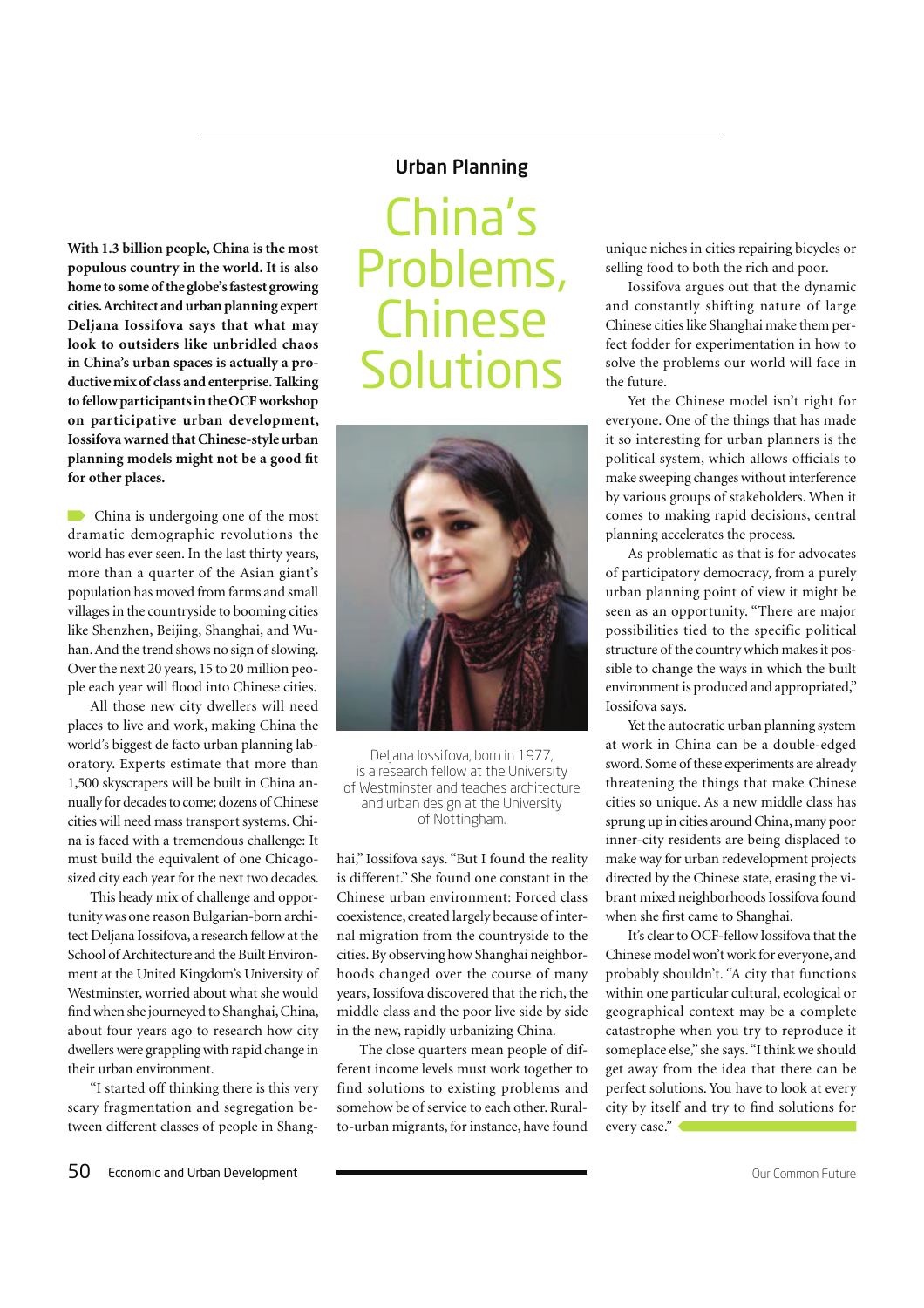#### Transmitting Development

**In countries with little or no communications infrastructure, radio isn't just a form of entertainment. It's also a way to distribute information on new farming techniques far and wide. Nnaemeka Ikegwuonu, founder of Smallholders Farmers Rural Radio in Nigeria, contributed to a workshop at the Our Common Future conference's session on Economic Development about radio's critical role in lifting farmers out of poverty.** 

Growing up in a rural part of Nigeria's Imo state, Nnaemeka Ikegwuonu spent much of his childhood tending to cattle and other farming tasks.

So the 29-year-old Ikegwuonu, who holds bachelor degrees in history and international relations and a master's degree in cooperation and development, knows the challenges faced by rural Nigerian agricultural workers firsthand.

"It's a difficult life. Many people have knowledge that could help others by, for instance, improving efficiency. But it's hard to spread the information around," he says.

The solution? In 2003, at the age of 21, Ikegwuonu created a unique organization called the Smallholders Foundation from scratch. Its goal is to help build the capacity of the area's burgeoning agricultural sector by offering information to improve productivity and efficiency and by creating a forum where workers can share their knowledge with others.

Since, then, he has been running the organization, making a living off the proceeds and promoting its goals and achievements.

The need for the Smallholders Foundation is particularly urgent because rural workers in Nigeria have little access to knowledge transmitted through technology the rest of the world takes for granted, like the Internet or television. This makes it almost impossible for farmers to learn cutting-edge techniques that could improve crop quality or yield.

Radio's Role in Ending Rural Poverty



Nnaemeka Ikegwuonu, born in 1982, is the director and founder of the Smallholders Foundation in Nigeria.

"We have many people who are entrapped in poverty, and the only way to get out of it is education," Ikegwuonu says. "This fills the gap." The organization, focused in southeast Nigeria's Imo state, where nearly 3 million people work in the agricultural sector, offers a range of services, from live demonstrations of the latest technologies in crop cultivation to establishing school gardens at primary and secondary schools.

But the core of the Smallholders Foundation is its radio programming. Almost everyone in Nigeria has a radio, meaning broadcasting over the airwaves is the most effective way to reach rural workers – many of whom have had limited formal education.

The radio programs, mostly designed and produced by farmers themselves, cover basic business skills and offer advice on common issues in the agricultural sector, such as how to deal with erosion as well as the safest and most effective pesticides and fertilizers. Perhaps the most interesting aspect of the project, however, is its emphasis on interactivity. The Smallholders Foundation distributes solar-powered devices to listener groups, allowing them to provide voice feedback that gets sent directly to radio broadcasters. Their listeners' advice and ideas are then broadcast during radio programming for other farmers to learn from.

Ikegwuonu sees his work as a simple model others in the global South can follow to promote productivity, while ensuring that local people have a strong participatory voice. The Smallholders Foundation model may be particularly effective in countries like Nigeria and Uganda, where many people are illiterate but have radios at their disposal.

Preliminary data shows that the foundation's work has made a real impact. In some cases, farmers have seen a 50 percent increase in output after listening and participating.

And as he has overseen successes – he has been given a prestigious Rolex Award for Enterprise, among other honors – Ikegwuonu is excited about ambitious plans to expand beyond the state's borders to cover all of Nigeria and eventually other countries, such as Ghana. Right now the radio programs have about 250,000 listeners. Ikegwuonu envisions millions listening, participating and improving their lives.

"I am ready to replicate this all over," he says. "I want people to know that there are individuals making a difference throughout Africa."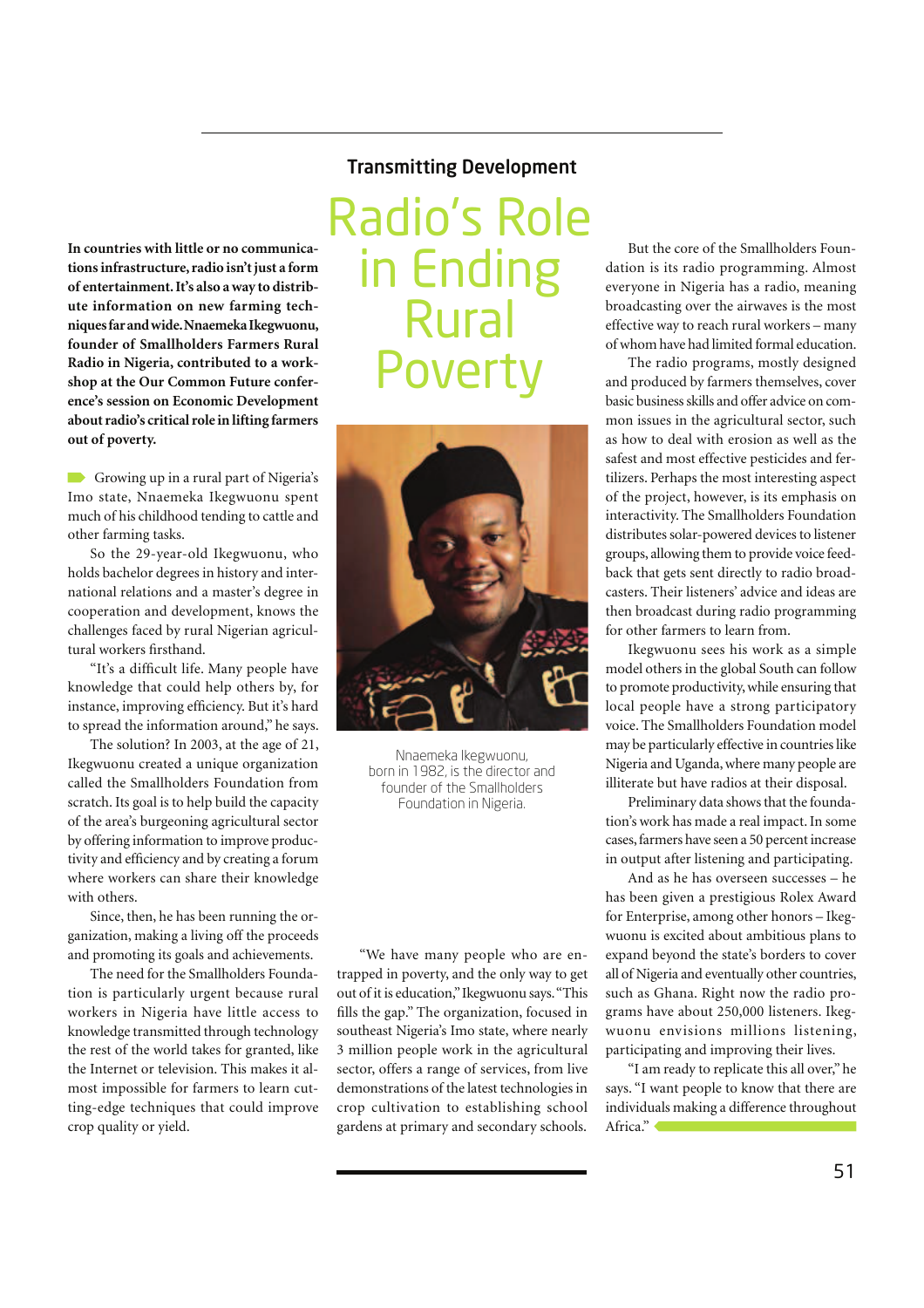Talking about Migration

# "You cannot fulfill or empower all of your people in a country of  $1.3$  billion."

# "The traditional ways of doing politics have to change."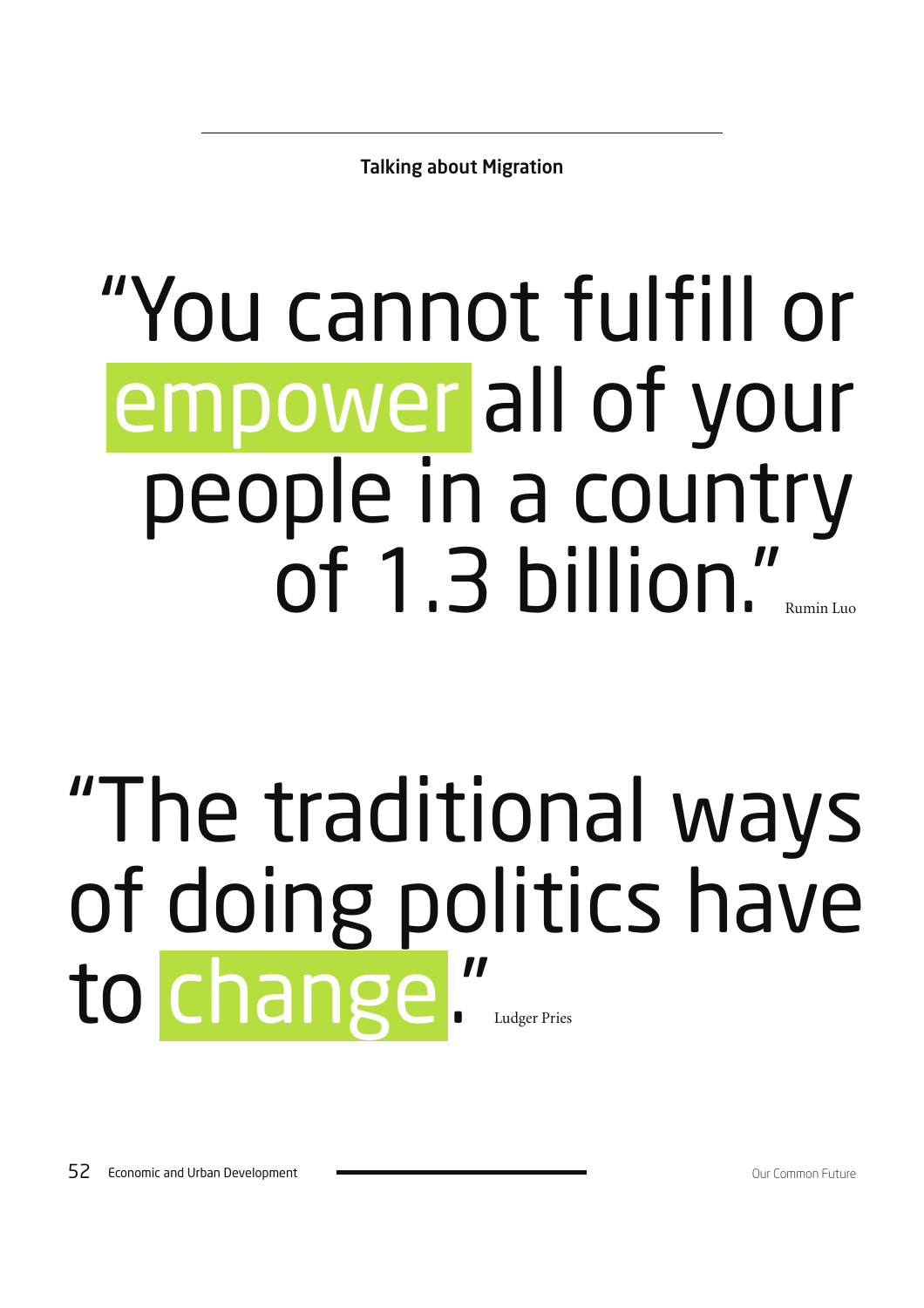**Migration isn't what it used to be. The familiar scenes of workers flooding from poorer countries to work in richer ones are increasingly a thing of the past, as the flows and currents of migration become steadily more complex. At the OCF conference, renowned German sociologist Ludger Pries and the young Chinese migrant – and immigration scholar – Rumin Luo came together for an inter-generational dialogue on what the future has in store for migrants and their destinations.**

#### **How important are national borders for migrants today?**

 **Pries:** I lived in Mexico for six years, and did a lot of empirical research on Mexican migration to the United States. That was a relatively simple case. But now we cannot easily distinguish between internal and international migration, as we could in the past. Both are completely intertwined. We see this in the case of China: There is a huge volume of Chinese people who are internal migrants, more than 200 million people each year. But we also have a lot of influx into China right now, from surrounding countries like Vietnam, Cambodia and Laos, which is a relatively new phenomenon. And we have a lot of outflow migration from China to other countries. Patterns of migration are getting more and more complex and entangled with other aspects of transnationalism and globalization.

 **Luo:** I totally agree. In the past people talked about illegal or undocumented immigrants, like the ones headed to the United States. from Mexico. But this phenomenon is very similar to what's going on in the Chinese domestic case, where we have the special household registration system that tries to control migration to urban areas. When I look at how people integrate into urban areas in China, I learn a lot from the case of Mexican immigrants – in China we're also trying to determine whether to empower migrants who come to urban areas.



Rumin Luo, born in1980, is a PhD candidate at Bielefeld University's Graduate School in History and Sociology and a visiting researcher at Boston University. Born in China, she earned her bachelor's degree at the China Agricultural University in Beijing.



Ludger Pries is a sociologist specializing in migration, participation and transnationalism at the Ruhr University Bochum.

#### **Is the rural-urban dynamic replacing the border in migration?**

 **Pries:** It is not rural, urban or international, but thoroughly mixed. In the US case, it is traditionally rural Mexico to urban United States. But if you look at California right now, immigrants are going from urban areas in Mexico to rural areas in California to pick strawberries.

#### **How can politicians best address these changing types of migration?**

 **Pries:** I think if migration gets much more complicated then the traditional ways of doing politics have to change. We have to develop procedural mechanisms to help people to organize themselves. The Chinese state will not be able to manage and control all the tensions and problems arising from internal and international migration. One lesson for me is we have to invite people to organize and to participate in resolving their problems.

#### **Does that mean more democracy?**

 **Pries:** More democracy, more participation. We have to invite people to participate so they are part of the solution, not the problem.

 **Luo:** In some ways I cannot fully agree with you. China is really facing these problems, but China is still a developing country. You cannot fulfill or empower all of your people in a country of 1.3 billion. It's true, China has many high-skilled international migrants, and if we go back to China we may bring new ideas – but they should be incorporated into the current policy framework.  **Pries:** My argument was not liberalization and leaving the state out of this. States are very crucial. If we look at states which were successful in the last 30 years, it was always the ones with strong states – like China. There needs to be a combination of the state and civil society institutions.

**Luo:** All of the countries are improving governance and management, but we need to work out the process. It's not a problem we can solve in one day.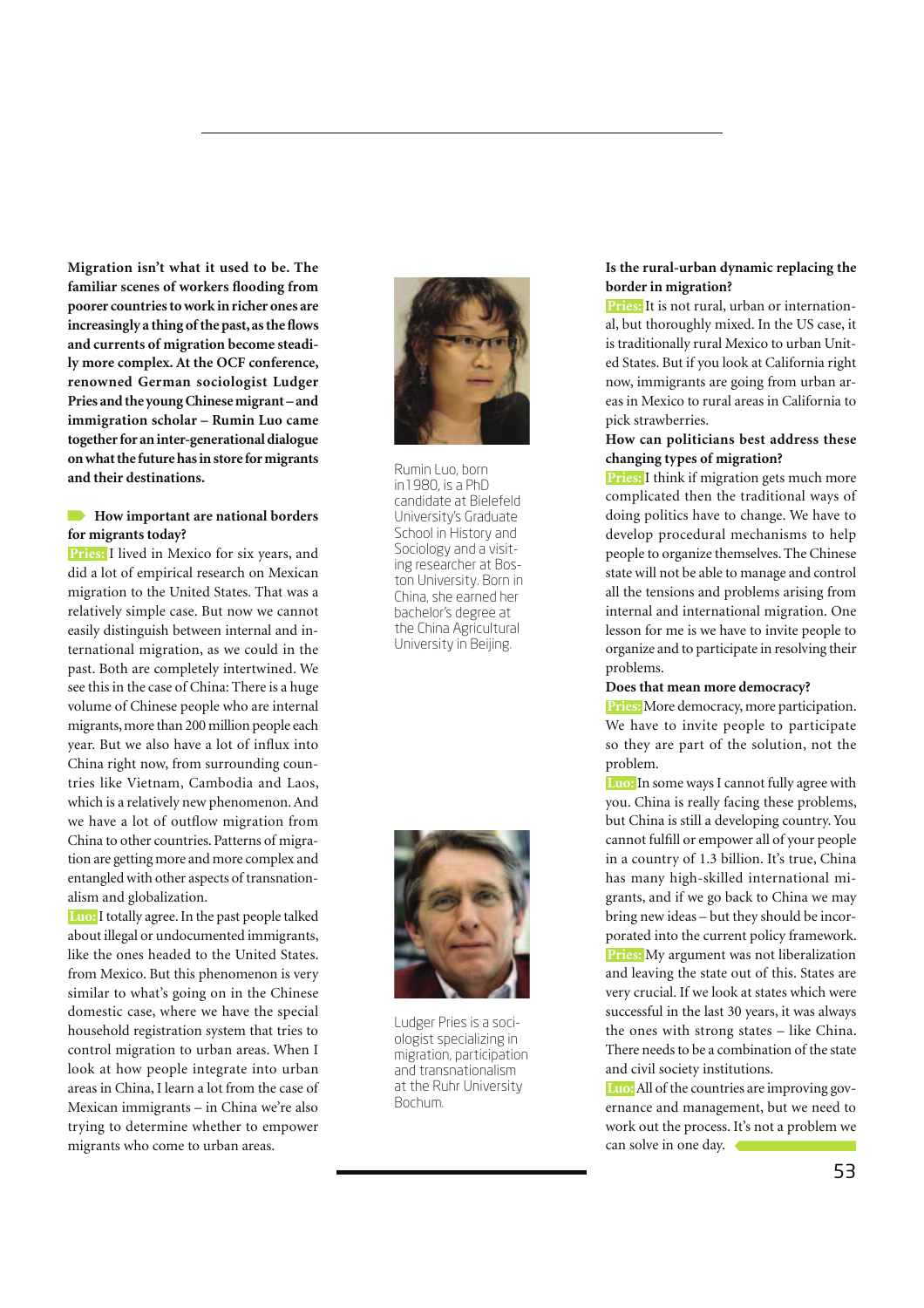